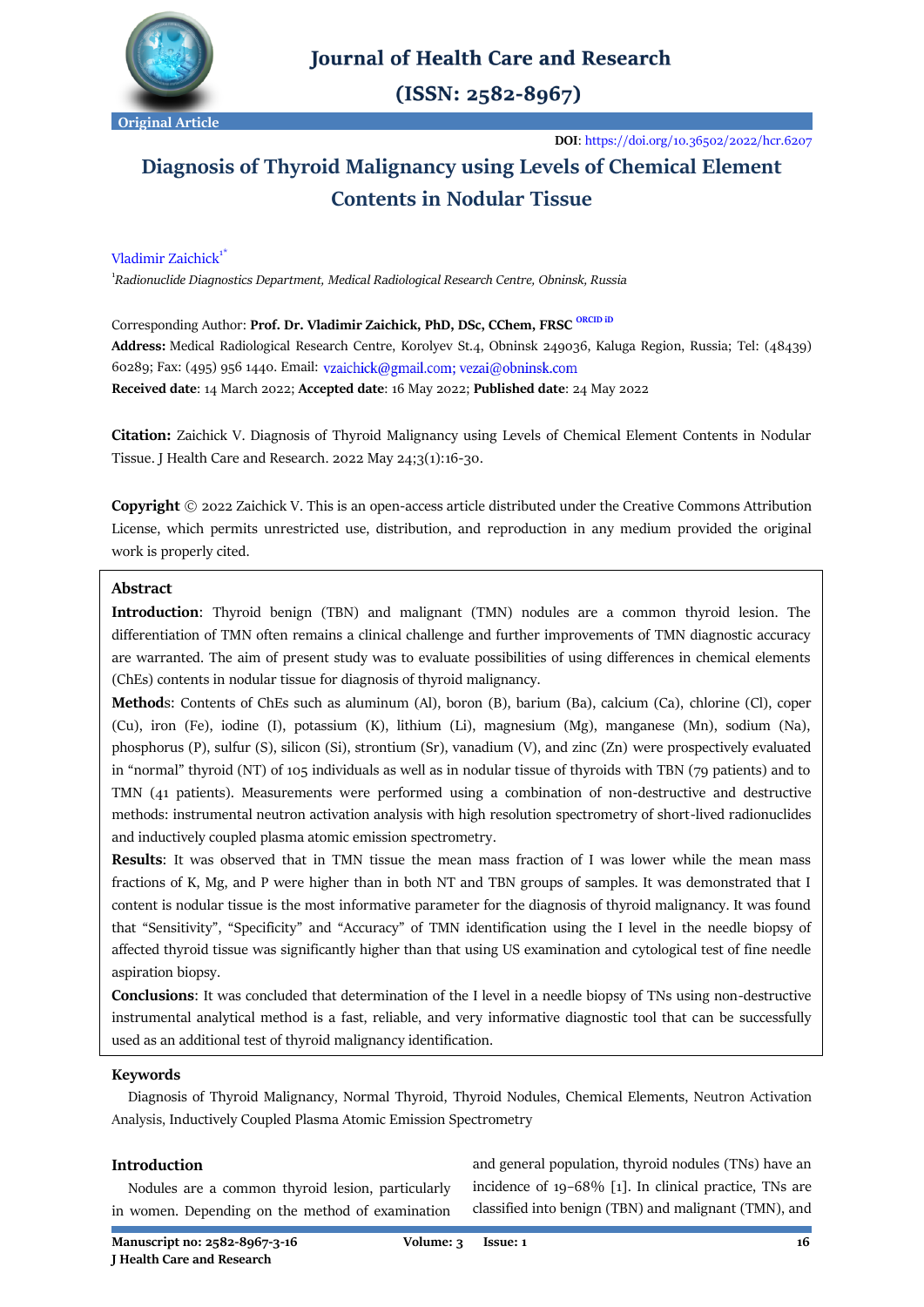#### **Original Article**

among all TNs approximately 10% are TMN [2]. It is appropriate mention here that the incidence of TMN is increasing rapidly (about 5% each year) worldwide [2]. Surgical treatment is not always necessary for TBN whereas surgical treatment is required in TMN. Thus, differentiated TBN and TMN have a great influence on thyroid therapy.

 Ultrasound (US) examination widely use as the primary method for early detection and diagnosis of the TNs. However, there are many similarities in the US characteristics of both TBN and TMN. For misdiagnosis prevention some computer-diagnosis systems based on the analysis of US images were developed, however as usual these systems for the diagnosis of TMN showed accuracy, sensitivity, and specificity nearly 80% [2,3]. Therefore, when US examination shows suspicious signs, an US-guided fine-needle aspiration biopsy is advised. Despite the fine needle aspiration biopsy has remained the diagnostic tool of choice for evaluation of US suspicious thyroid nodules, the differentiation of TMN often remains a diagnostic and clinical challenge since up to 30% of nodules are categorized as cytologically "indeterminate" [4]. Thus, to improve diagnostic accuracy of TMN, new technologies have to be developed for clinical applications. However, a recent systematic review and meta-analysis of molecular tests in the preoperative diagnosis of indeterminate TNs shown that at the current time there is no perfect biochemical, immunological, and genetic biomarkers to discriminate malignancy [5]. Therefore, further improvements of TMN diagnostic accuracy are warranted.

 During the last decades it was demonstrated that besides the iodine deficiency and excess many other dietary, environmental, and occupational factors are associated with the TNs incidence [3,6-11]. Among these factors a disturbance of evolutionary stable input of many chemical elements (ChEs) in human body after industrial revolution plays a significant role in etiology of TNs [12]. Besides iodine, many other ChEs have also essential physiological role and involved in thyroid functions [13]. Essential or toxic (goitrogenic, mutagenic, carcinogenic) properties of ChEs depend on tissue-specific need or tolerance, respectively [13]. Excessive accumulation or an imbalance of the ChEs

may disturb the cell functions and may result in cellular proliferation, degeneration, death, benign or malignant transformation [13-15].

 In our previous studies the complex of *in vivo* and *in vitro* nuclear analytical and related methods was developed and used for the investigation of iodine and other ChEs contents in the normal and pathological thyroid [16-22]. Iodine level in the normal thyroid was investigated in relation to age, gender and some nonthyroidal diseases [23,24]. After that, variations of many ChEs content with age in the thyroid of males and females were studied and age- and genderdependence of some ChEs was observed [25-41]. Furthermore, a significant difference between some ChEs contents in colloid goiter, thyroiditis, thyroid adenoma, and cancer in comparison with normal thyroid and thyroid tissue adjacent to TNs was demonstrated [42-48].

 The present study had two aims. The main objective was to assess the aluminum (Al), boron (B), barium (Ba), calcium (Ca), chlorine (Cl), coper (Cu), iron (Fe), iodine (I), potassium (K), lithium (Li), magnesium (Mg), manganese (Mn), sodium (Na), phosphorus (P), sulfur (S), silicon (Si), strontium (Sr), vanadium (V), and zinc (Zn) contents in "normal" thyroid (NT) as well as in nodular tissue of patients who had either TBN or TMN using a combination of non-destructive instrumental neutron activation analysis with high resolution spectrometry of short-lived radionuclides (INAA-SLR) and destructive method such as inductively coupled plasma atomic emission spectrometry (ICP-AES). The second aim was to evaluate ChEs content to aid diagnosis of thyroid malignancy.

# **Material and Methods**

 Samples of the NT were obtained from randomly selected autopsy specimens of 105 deceased (European-Caucasian, mean age  $44\pm 21$  years, range 2-87), who had died suddenly. The majority of deaths were due to trauma. All the deceased were citizens of Obninsk and had undergone routine autopsy at the Forensic Medicine Department of City Hospital, Obninsk. A histological examination in the control group was used to control the age norm conformity, as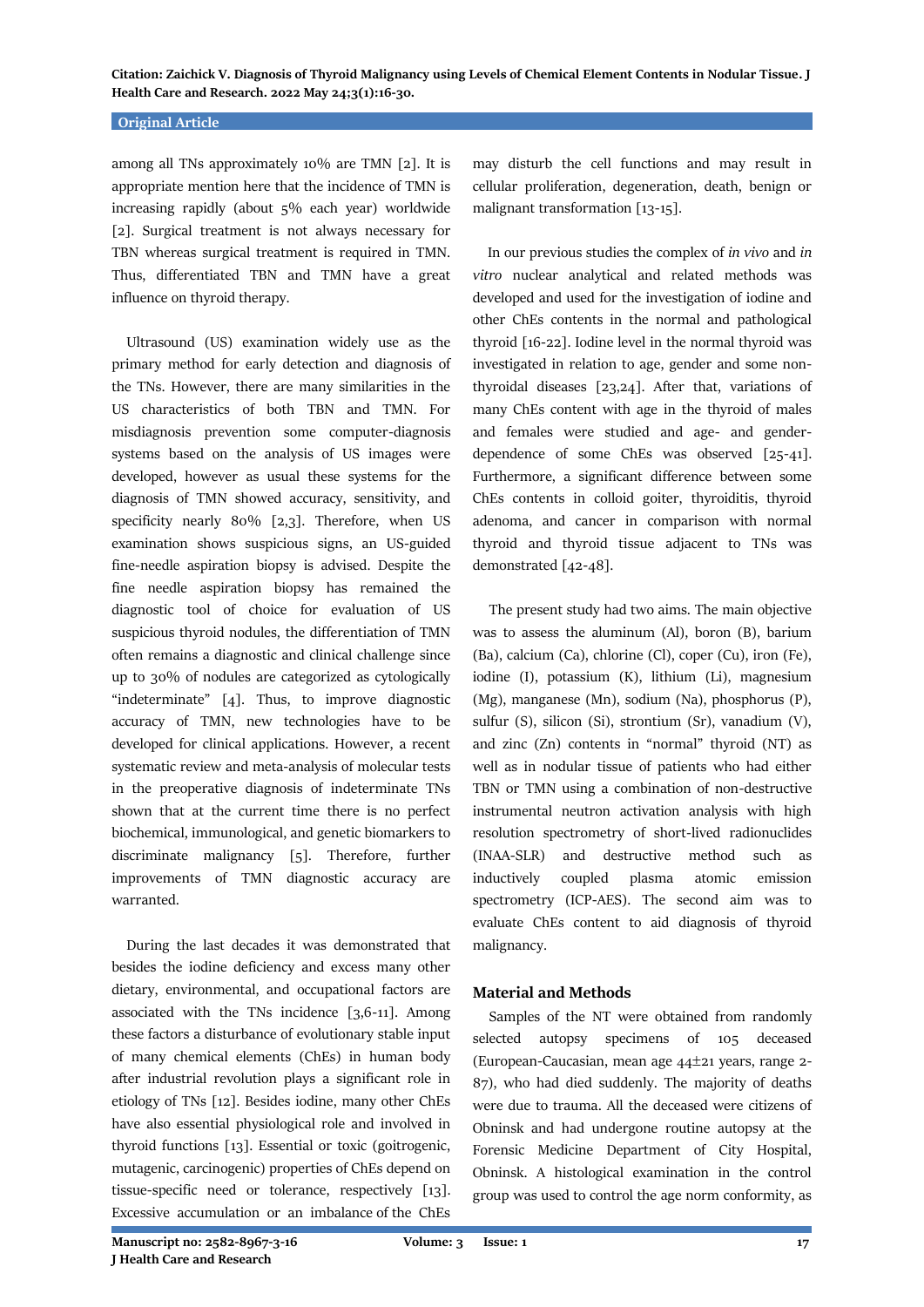# **Original Article**

well as to confirm the absence of micro-nodules and latent cancer.

 All patients suffered from TBN (n=79, mean age M $\pm$ SD was 44 $\pm$ 11 years, range 22-64) and from TMN  $(n=41,$  mean age M $\pm$ SD was 46 $\pm$ 15 years, range 16-75) were hospitalized in the Head and Neck Department of the Medical Radiological Research Centre (MRRC), Obninsk. Thick-needle puncture biopsy of suspicious nodules of the thyroid was performed for every patient, to permit morphological study of thyroid tissue at these sites and to estimate their TEs contents. In all cases the diagnosis has been confirmed by clinical and morphological results obtained during studies of biopsy and resected materials. Histological conclusions for TBN were: 46 colloid goiters, 19 thyroid adenoma, 8 Hashimoto's thyroiditis, and 6 Riedel's Struma, whereas for TMN were: 25 papillary adenocarcinomas, 8 follicular adenocarcinomas, 7 solid carcinomas, and 1 reticulosarcoma. Samples of nodular tissue for ChEs analysis were taken from both biopsy and resected materials.

 All studies were approved by the Ethical Committees of MRRC. All the procedures performed in studies involving human participants were in accordance with the ethical standards of the institutional and/or national research committee and with the 1964 Helsinki declaration and its later amendments, or with comparable ethical standards. Informed consent was obtained from all individual participants included in the study.

 All tissue samples obtained from NT, TBN and TMN were divided into two portions using a titanium scalpel to prevent contamination by ChEs of stainless steel [49]. One was used for morphological study while the other was intended for ChEs analysis. After the samples intended for TEs analysis were weighed, they were freeze-dried and homogenized [50].

 To determine the contents of the ChEs by comparison with known data for standard, aliquots of commercial, chemically pure compounds and synthetic reference materials were used [51]. Ten sub-samples of certified reference material (CRM) IAEA H-4 (animal muscle) and five sub-samples of CRM of the Institute of Nuclear Chemistry and Technology (INCT,

Warszawa, Poland) INCT-SBF-4 Soya Bean Flour, INCT-TL-1 Tea Leaves, and INCT-MPH-2 Mixed Polish Herbs were treated and analyzed in the same conditions that thyroid samples to estimate the precision and accuracy of results.

 The pounded samples weighing about 10 mg (for biopsy) and 100 mg (for resected materials) were used for ChEs measurement by INAA-SLR. The content of Ca, Cl, I, K, Mg, Mn, and Na were determined by INAA-SLR using a horizontal channel equipped with the pneumatic rabbit system of the WWR-c research nuclear reactor (Branch of Karpov Institute, Obninsk). After non-destructive INAA-SLR investigation the thyroid samples were used for ICP-AES. The samples were decomposed in autoclaves and aliquots of solutions were used to determine the Al, B, Ba, Ca, Cu, Fe, K, Li, Mg, Mn, Na, P, S, Si, Sr, V, and Zn mass fractions by ICP-AES using the Spectrometer ICAP-61 (Thermo Jarrell Ash, USA). Information detailing with the NAA-SLR and ICP-AES methods used and other details of the analysis were presented in our earlier publications concerning ChEs contents in human thyroid  $[33,34]$  and prostate  $[52]$ .

 All samples for ChEs analysis were prepared in duplicate, and mean values of ChEs contents were used in final calculation. Mean values of ChEs contents were used in final calculation for the Ca, K, Mg, Mn, and Na mass fractions measured by two methods. Using Microsoft Office Excel software, some basic statistics, including, arithmetic mean, standard deviation of mean, standard error of mean, minimum and maximum values (range) was calculated for ChEs contents in three groups of thyroid tissue (NT, TBN and TMN). The difference in the results between three groups of samples was evaluated by the parametric Student's *t*-test and non-parametric Wilcoxon-Mann-Whitney *U*-test.

#### **Results**

 **Table-1** depicts certain statistical parameters (arithmetic mean, standard deviation, standard error of mean, range) of the Al, B, Ba, Ca, Cl, Cu, Fe, I, K, Li, Mg, Mn, Na, P, S, Si, Sr, V, and Zn mass fraction in thyroid tissue samples of three groups – NT, TBN and TMN.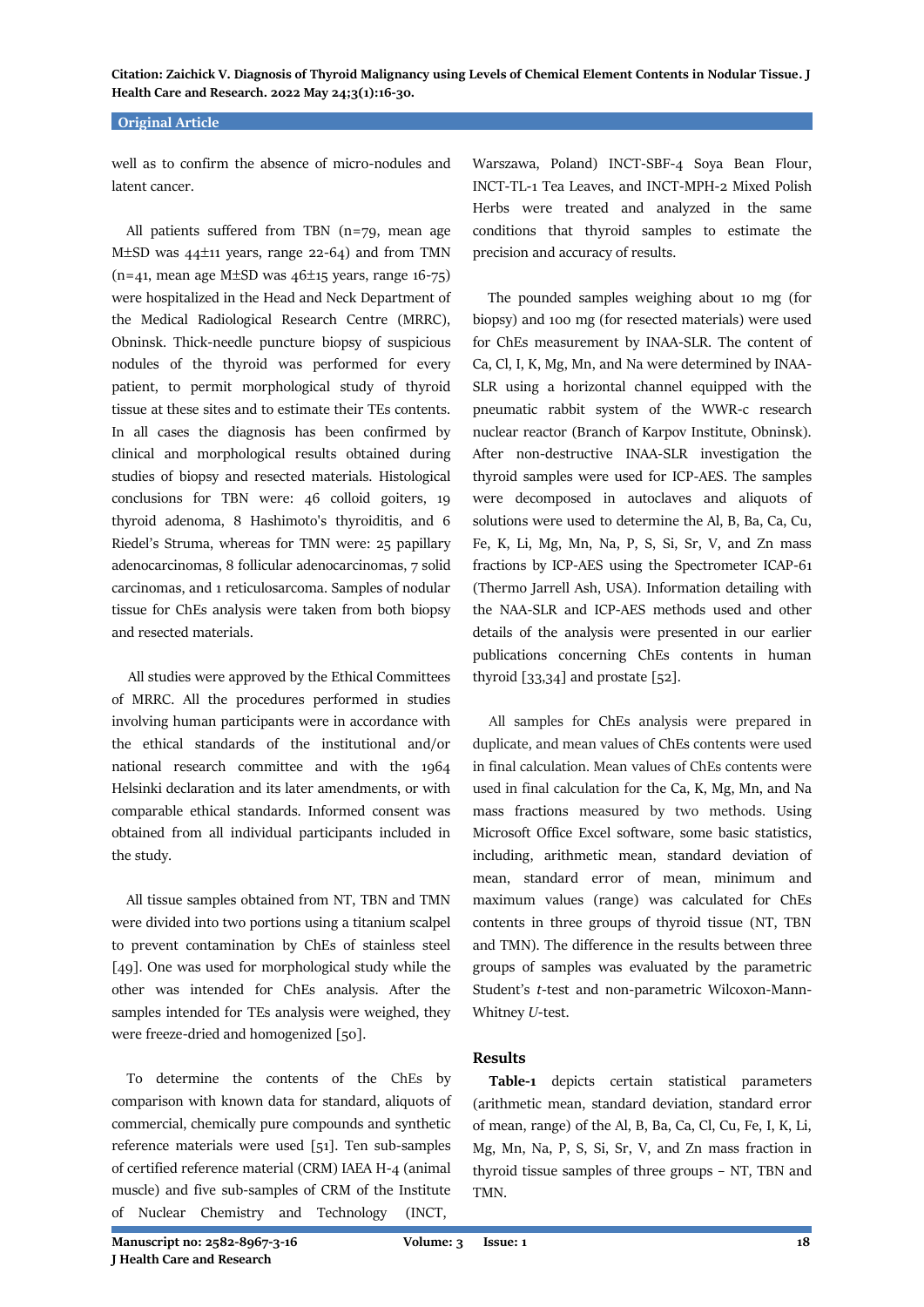**Original Article**

| El           | $NT, n=105$              |                | TBN, $n=79$              |               | TMN, $n=41$              |                |  |
|--------------|--------------------------|----------------|--------------------------|---------------|--------------------------|----------------|--|
|              | Mean±SD(SEM)             | Range          | $Mean \pm SD(SEM)$       | Range         | Mean±SD(SEM)             | Range          |  |
| Al           | $10.5 \pm 13.4(1.8)$     | $0.800 - 69.3$ | $27.3 \pm 23.6(4.2)$     | $6.60 - 95.1$ | $33.0 \pm 25.5(7.1)$     | 4.50-96.5      |  |
| B            | $0.48\pm0.43(0.06)$      | 0.200-2.30     | $1.97 \pm 1.69(0.31)$    | 0.810-7.30    | $2.21 \pm 1.89(0.52)$    | $1.00 - 5.60$  |  |
| Ba           | $1.12 \pm 1.15(0.15)$    | 0.0480-5.00    | $1.70 \pm 2.42(0.43)$    | 0.180-11.7    | $1.42 \pm 1.30(0.35)$    | $0.220 - 4.09$ |  |
| Br           | $14.9 \pm 11.0(1.2)$     | 1.90-54.1      | $412\pm 682(98)$         | 3.20-2628     | $139 \pm 203(36)$        | 6.20-802       |  |
| Ca           | $1682\pm999(106)$        | 373-5582       | $1313\pm860(131)$        | 52.0-4333     | $3013\pm 2966(699)$      | 452-9768       |  |
| Cl           | 3400±1452(174)           | 1030-6000      | 8231±3702(772)           | 1757-16786    | 7699±2900(703)           | 4214-14761     |  |
| Cu           | $4.08 \pm 1.22(0.14)$    | 0.500-7.15     | $10.2 \pm 9.2(1.7)$      | 2.90-35.2     | $14.5 \pm 9.4(2.6)$      | 4.00-32.6      |  |
| Fe           | $223 \pm 95(10)$         | 52.0-489       | $332 \pm 332(39)$        | 52.3-1360     | $255 \pm 168(27)$        | 60.6-880       |  |
| $\mathbf{I}$ | $1841 \pm 1027(107)$     | 114-5061       | $1086 \pm 1219(139)$     | 29.0-8260     | $71.8 \pm 62.0(10.1)$    | 2.00-261       |  |
| K            | $6418 \pm 2625(290)$     | 1914-15293     | 7051±3955(577)           | 797-23007     | 10054±4018(877)          | 1660-18814     |  |
| Li           | $0.021 \pm 0.016(0.002)$ | 0.0015-0.098   | $0.030 \pm 0.015(0.003)$ | 0.007-0.068   | $0.031\pm0.031(0.009)$   | 0.0078-0.11    |  |
| Mg           | $296 \pm 134(16)$        | 66.0-930       | $344\pm 155(23)$         | 15.0-844      | $478 \pm 194(42)$        | 130-933        |  |
| Mn           | $1.28 \pm 0.56(0.07)$    | 0.470-4.04     | $1.81 \pm 1.41(0.21)$    | 0.100-6.12    | $2.01 \pm 1.34(0.29)$    | $0.100 - 5.95$ |  |
| Na           | $6928 \pm 1730(175)$     | 3686-13453     | 10675±4434(647)          | 2319-28481    | $8576 \pm 2433(531)$     | 4083-14048     |  |
| $\mathbf{P}$ | 4290±1578(207)           | 496-8996       | $5145 \pm 1719(304)$     | 2890-9637     | $10493\pm3238(866)$      | 5382-15403     |  |
| S            | 8259±2002(263)           | 644-11377      | 10909±2177(385)          | 5591-16706    | 9448±1605(429)           | 7139-12591     |  |
| Si           | $50.8 \pm 46.9(6.2)$     | 5.70-180       | $90.4 \pm 68.3(12.3)$    | 7.80-346      | $143 \pm 156(42)$        | 18.6-523       |  |
| Sr           | $3.81\pm2.93(0.34)$      | $0.100 - 12.6$ | $5.35\pm7.09(0.99)$      | 0.420-32.0    | $6.26 \pm 7.61(1.59)$    | $0.93 - 30.8$  |  |
| V            | $0.102 \pm 0.039(0.005)$ | 0.0200-0.250   | $0.152 \pm 0.066(0.012)$ | 0.0430-0.37   | $0.090 \pm 0.031(0.010)$ | 0.0580-0.17    |  |
| Zn           | $94.8 \pm 39.6(4.2)$     | $7.10 - 215$   | $117.7 \pm 48.7(5.8)$    | 47.0-264      | $96.9 \pm 80.0(12.6)$    | 28.7-375       |  |

**Table-1: Basic statistical parameters of Al, B, Ba, Br, Ca, Cl, Cu, Fe, I, K, Li, Mg, Mn, Na, P, S, Si, Sr, V, and Zn mass fraction (mg/kg, dry mass basis) in normal thyroid (N) and in thyroid benign (TBN) and malignant (TMN) nodules**

*El – element, M – arithmetic mean, SD – standard deviation, SEM – standard error of mean, Range – min and max values*



# **Fig-1:**

 *Individual data sets for I, K, Mg, and P mass fractions in samples of normal thyroid (1), thyroid benign nodules (2) and thyroid malignant nodules (3).*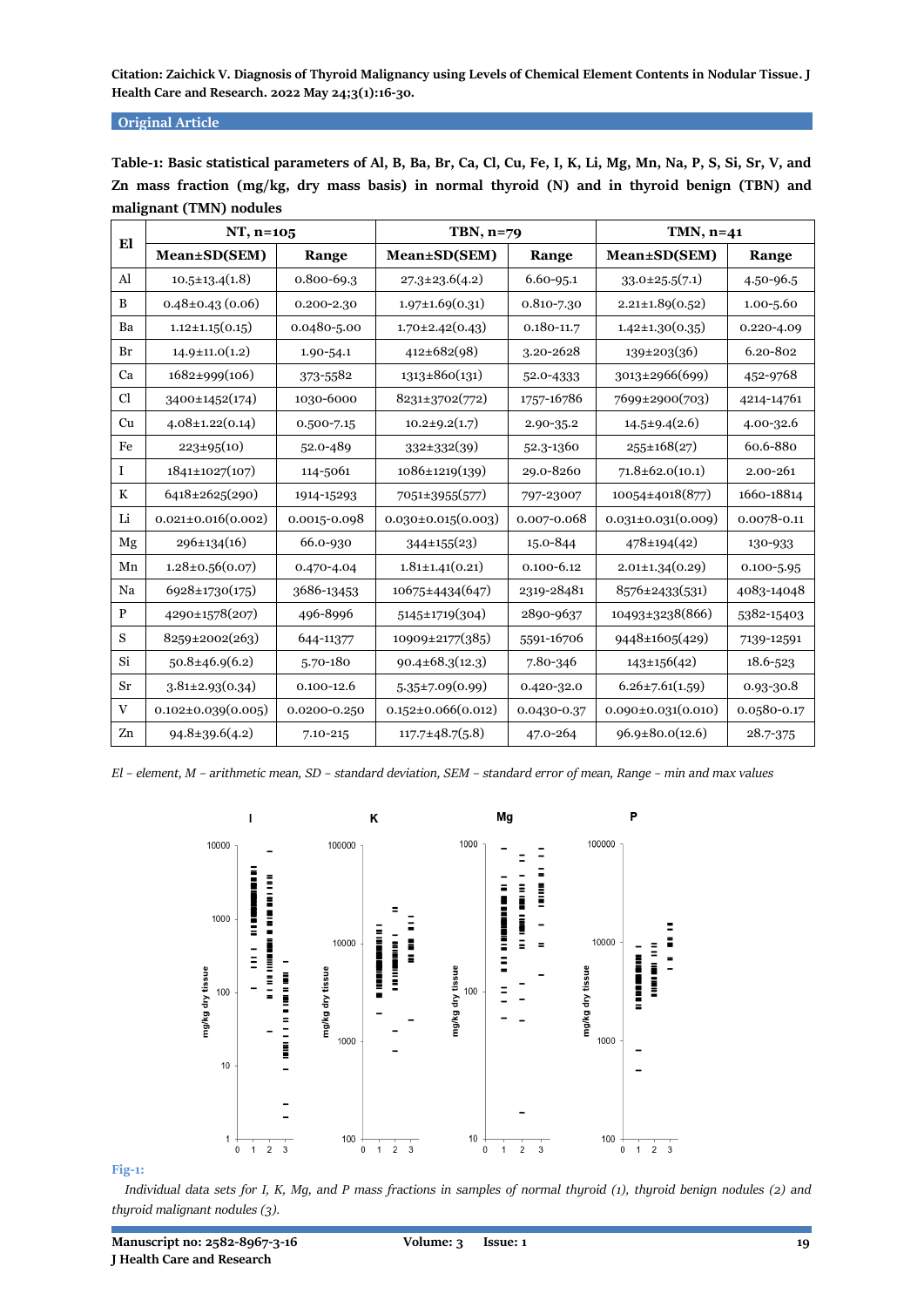#### **Original Article**

 The ratios of means and the comparison of mean values of Al, B, Ba, Ca, Cl, Cu, Fe, I, K, Li, Mg, Mn, Na, P, S, Si, Sr, V, and Zn mass fractions in pair of sample groups such as NT and TBN, NT and TMN, and also TBN and TMN is presented in **Table-2**.

 **Fig-1** depicts individual data sets for I, K, Mg, and P mass fraction in all samples of NT, TBN, and TMN group.

 Parameters of the sensitivity, specificity and accuracy ( $M \pm 95\%$  confidence interval) of using I mass fraction for the diagnosis of thyroid malignancy are presented in **Table-3**. An estimation was made from comparison individual values in TMN group with those in NT and TBN groups combined, if value of I mass fraction equals 145 mg/kg dry tissue was chosen as upper limit (cut off) for thyroid malignancy.

**Table-2: Ratio of means and the difference between mean values of Al, B, Ba, Br, Ca, Cl, Cu, Fe, I, K, Li, Mg, Mn, Na, P, S, Si, Sr, V, and Zn mass fraction (mg/kg dry tissue) in normal thyroid (NT) and in thyroid benign (TBN) and malignant (TMN) nodules**

|             | <b>TBN</b> and NT |                  |                  |        | TMN and NT       |                  |                    | <b>TMN and TBN</b> |                  |  |
|-------------|-------------------|------------------|------------------|--------|------------------|------------------|--------------------|--------------------|------------------|--|
| El          | Ratio             | $\boldsymbol{p}$ | $\boldsymbol{p}$ | Ratio  | $\boldsymbol{p}$ | $\boldsymbol{p}$ | Ratio              | $\boldsymbol{p}$   | $\boldsymbol{p}$ |  |
|             | <b>TBN/NT</b>     | t-test           | U-test           | TMN/NT | t-test           | <b>U-test</b>    | <b>TMN/TB</b><br>N | t-test             | U-test           |  |
| Al          | 2.6               | 0.00059          | $≤0.01$          | 3.14   | 0.0083           | $≤0.01$          | 1.21               | 0.497              | >0.05            |  |
| B           | 4.14              | 0.00042          | $≤0.01$          | 4.64   | 0.0062           | $≤0.01$          | 1.12               | 0.696              | >0.05            |  |
| Ba          | 1.52              | 0.209            | >0.05            | 1.27   | 0.446            | >0.05            | 0.84               | 0.608              | >0.05            |  |
| Br          | 27.7              | 0.0002           | $≤0.01$          | 9.33   | 0.0016           | $≤0.01$          | 0.34               | 0.012              | $≤0.01$          |  |
| Ca          | 0.78              | 0.031            | $≤0.01$          | 1.79   | 0.076            | $≤0.05$          | 2.29               | 0.028              | $≤0.01$          |  |
| Cl          | 2.42              | 0.00001          | $≤0.01$          | 2.26   | 0.00001          | $≤0.01$          | 0.94               | 0.614              | >0.05            |  |
| Cu          | 2.5               | 0.0014           | $≤0.01$          | 3.55   | 0.0017           | $≤0.01$          | 1.42               | 0.176              | >0.05            |  |
| Fe          | 1.49              | 0.0085           | $≤0.01$          | 1.14   | 0.278            | >0.05            | 0.77               | 0.108              | >0.05            |  |
| $\mathbf I$ | 0.59              | 0.00003          | $≤0.01$          | 0.039  | 0.00001          | $≤0.01$          | 0.0066             | 0.00001            | $≤0.01$          |  |
| K           | 1.1               | 0.33             | >0.05            | 1.57   | 0.0006           | $≤0.01$          | 1.43               | 0.0068             | $≤0.01$          |  |
| Li          | 1.42              | 0.017            | $≤0.01$          | 1.51   | 0.265            | >0.05            | 1.51               | 0.832              | >0.05            |  |
| Mg          | 1.16              | 0.092            | >0.05            | 1.61   | 0.00043          | $≤0.01$          | 1.39               | 0.0083             | $≤0.01$          |  |
| Mn          | 1.41              | 0.022            | ≤ $0.01$         | 1.57   | 0.024            | $≤0.01$          | 1.11               | 0.59               | >0.05            |  |
| Na          | 1.54              | 0.00001          | $≤0.01$          | 1.24   | 0.0069           | $\leq$ 0.01      | 0.8                | 0.015              | $≤0.01$          |  |
| P           | 1.2               | 0.023            | ≤ $0.01$         | 2.45   | 0.00001          | $≤0.01$          | 2.04               | 0.00002            | $≤0.01$          |  |
| S           | 1.32              | 0.00001          | $≤0.01$          | 1.14   | 0.027            | $≤0.01$          | 0.87               | 0.016              | $≤0.01$          |  |
| Si          | 1.78              | 0.006            | ≤ $0.01$         | 2.81   | 0.047            | $\leq$ 0.01      | 1.58               | 0.247              | >0.05            |  |
| Sr          | 1.4               | 0.15             | >0.05            | 1.64   | 0.144            | >0.05            | 1.17               | 0.627              | >0.05            |  |
| V           | 1.49              | 0.00065          | $≤0.01$          | 0.89   | 0.305            | >0.05            | 0.59               | 0.00042            | $≤0.01$          |  |
| Zn          | 1.24              | 0.0018           | ≤ $0.01$         | 1.02   | 0.877            | >0.05            | 0.82               | 0.141              | >0.05            |  |

*El – element, t-test - Student's t-test, U-test - Wilcoxon-Mann-Whitney U-test, Bold significant differences*

**Table-3: Parameters of the sensitivity, specificity and accuracy (M±95% confidence interval) of I mass fraction for the diagnosis of TMN (an estimation is made for "TMN or NT and TBN")**

| Element | <b>Upper limit for TMN</b> | Sensitivity | <b>Specificity</b> | <b>Accuracy</b> |  |
|---------|----------------------------|-------------|--------------------|-----------------|--|
|         | (cut off)                  | %           | %                  | %               |  |
|         | 145 mg/kg dry tissue       | $84+6$      | $96+2$             | $94 \pm 2$      |  |

*NT - normal thyroid, TBN - thyroid benign nodules, TMN- thyroid malignant nodules*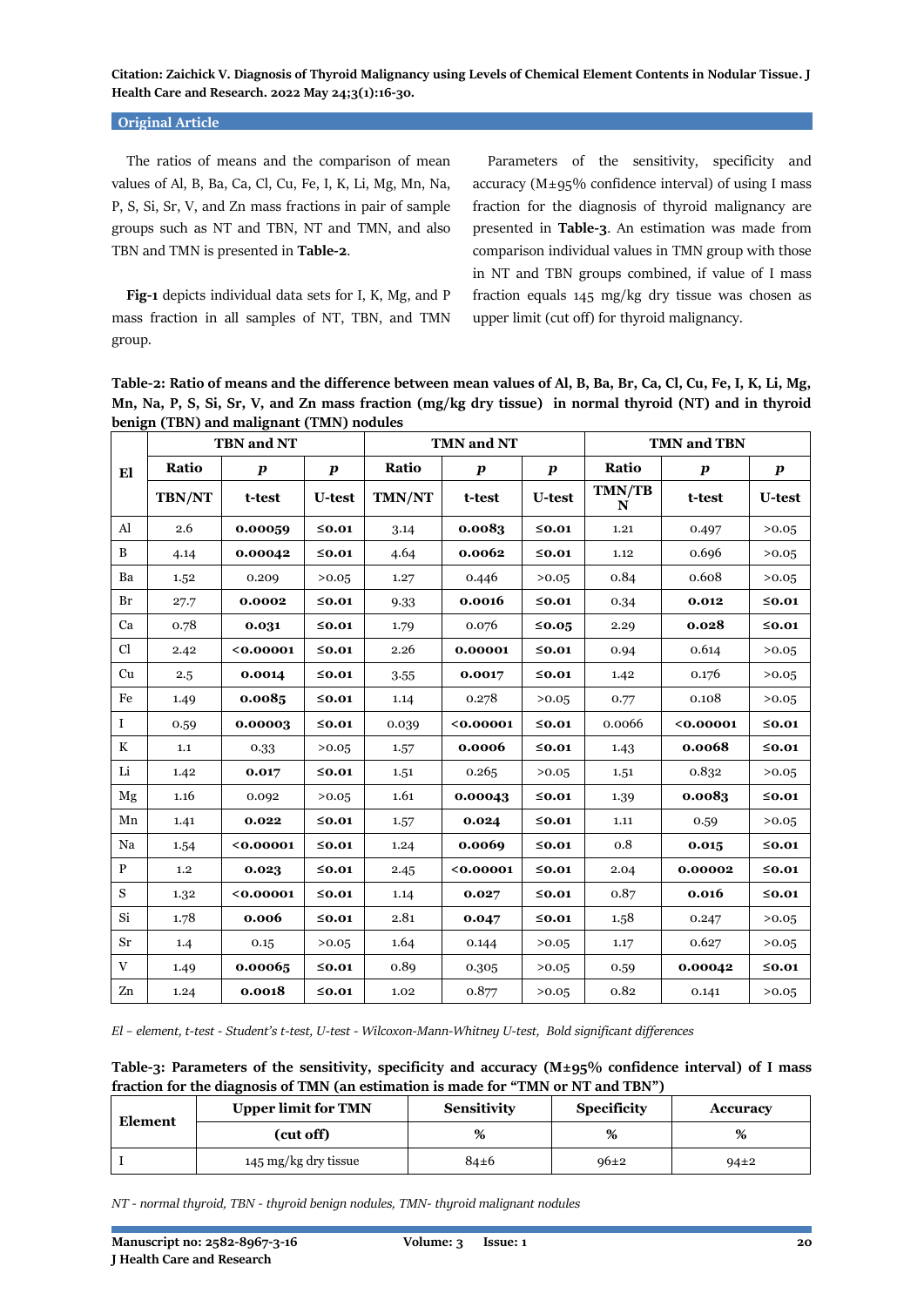### **Original Article**

 The comparison of our results with published data (from 1990 year) for I mass fraction in NT  $[27,28,31]$ 34,37,53-72], TBN [54,56,57,62,63,67-80], and TMN  $[54,56,57,60,64-66,73,74,81-85]$  is shown in Tables 4, 5, and 6, respectively. A number of values for TEs mass fractions were not expressed on a dry mass basis by the authors of the cited references. However, we calculated these values using published data for water  $(75\%)$  [86] and ash  $(4.16\%$  on dry mass basis) [87] contents in thyroid of adults.

# **Discussion**

 As was shown before [33,34,52] good agreement of the Al, B, Ba, Ca, Cl, Cu, Fe, I, K, Li, Mg, Mn, Na, P, S, Si, Sr, V, and Zn contents in CRM IAEA H-4, INCT-SBF-4, INCT-TL-1, and INCT-MPH-2 samples determined by both INAA-SLR and ICP-AES methods with the certified data of these CRMs indicates acceptable accuracy of the results obtained in the study of NT, TBN, and TMN groups of tissue samples presented in **Table-1**, **Table-2** and **Table-3** and **Fig-1**.

 From **Table-2**, it is observed that in TMN tissue the mass fractions of I is significantly lower while the mass fraction of K, Mg, and P is higher than in both NT and TBN groups of samples. However, as illustrated in **Fig-1**, I content is the most informative parameter for the diagnosis of TMN (**Fig-1**). If the I level of 145 mg/kg dry tissue (about M+SD for TMN group) is chosen as the upper limit (cut off) for TMN tissue (**Fig-1**), results for a "malignant or non- malignant" determination from results obtained would be the following:

Sensitivity = {correct positive test  $(CPT)/[CPT +$ false negative test (FNT)]} $\times$ 100% = 84±6%;

Specificity = {correct negative test  $(CNT)/[CNT +$ false positive test (FPT)]}  $\times 100\% = 96 \pm 2\%;$ 

Accuracy = [(CPT+CNT)/(CPT+FNT+CNT+FPT)]  $×100\% = 94±2\%.$ 

 The number of people examined was taken into account for calculation of confidence intervals [88]. In other words, if I contents in a nodule biopsy sample do not exceed 145 mg/kg dry tissue, one could diagnose a malignant tumor with an accuracy of  $94\pm2\%$ . Using the I-test makes it possible to diagnose thyroid malignancy in  $84±6%$  cases (sensitivity).

 Thus, I content in a nodule biopsy as biomarker of TMN could become a powerful diagnostic tool. To a large extent, the resumption of the search for new methods for diagnosis of TMN was due to experience gained in a critical assessment of the limited capacity of US examination and cytological test of fine needle aspiration biopsy [2-4]. In addition to the US examination and morphological study of needle-biopsy of the thyroid nodules, the I-test developed in the present study seems to be very useful. Experimental conditions of the present study were approximated to the hospital conditions as closely as possible. In all cases a part of the material obtained from a puncture needle biopsy of the affected site in the thyroid was analyzed. Therefore, our data allow us to evaluate adequately the importance of the I-test for the diagnosis of TMN. Obtained characteristics for accuracy, sensitivity, and specificity of the I-test 94, 96, and 84, respectively, are significantly better than these parameters of the US examination (nearly 80%) [2,3]. At that, the I-test gives a definite conclusion for all nodules investigated while using the morphological study of needle-biopsy up to 30% of nodules are categorized as cytologically "indeterminate" [4].

 Mean values obtained for I contents in NT, TBN, and TMN agree well with median of mean values published in scientific literature for period from 1990 up to 2022 year (**Table-4**, **Table-5**, and **Table-6**, respectively). The range of means of I level reported in the literature for NT, TBN, and TMN vary widely (**Table-4**, **Table-5**, and **Table-6**). This can be explained by a dependence of I content on many factors, including age, gender, ethnicity, mass of the TNs, and the stage of diseases. Not all these factors were strictly controlled in cited studies. However, in our opinion, the leading causes of inter-observer variability can be attributed to the accuracy of the analytical techniques, sample preparation methods, and inability of taking uniform samples from the affected tissues. It was insufficient quality control of results in these studies. In many scientific reports, tissue samples were ashed or dried at high temperature for many hours. In other cases, thyroid samples were treated with solvents (distilled water, ethanol, formalin etc). There is evidence that during ashing, drying and digestion at high temperature some quantities of I are lost as a result of this treatment [89-91].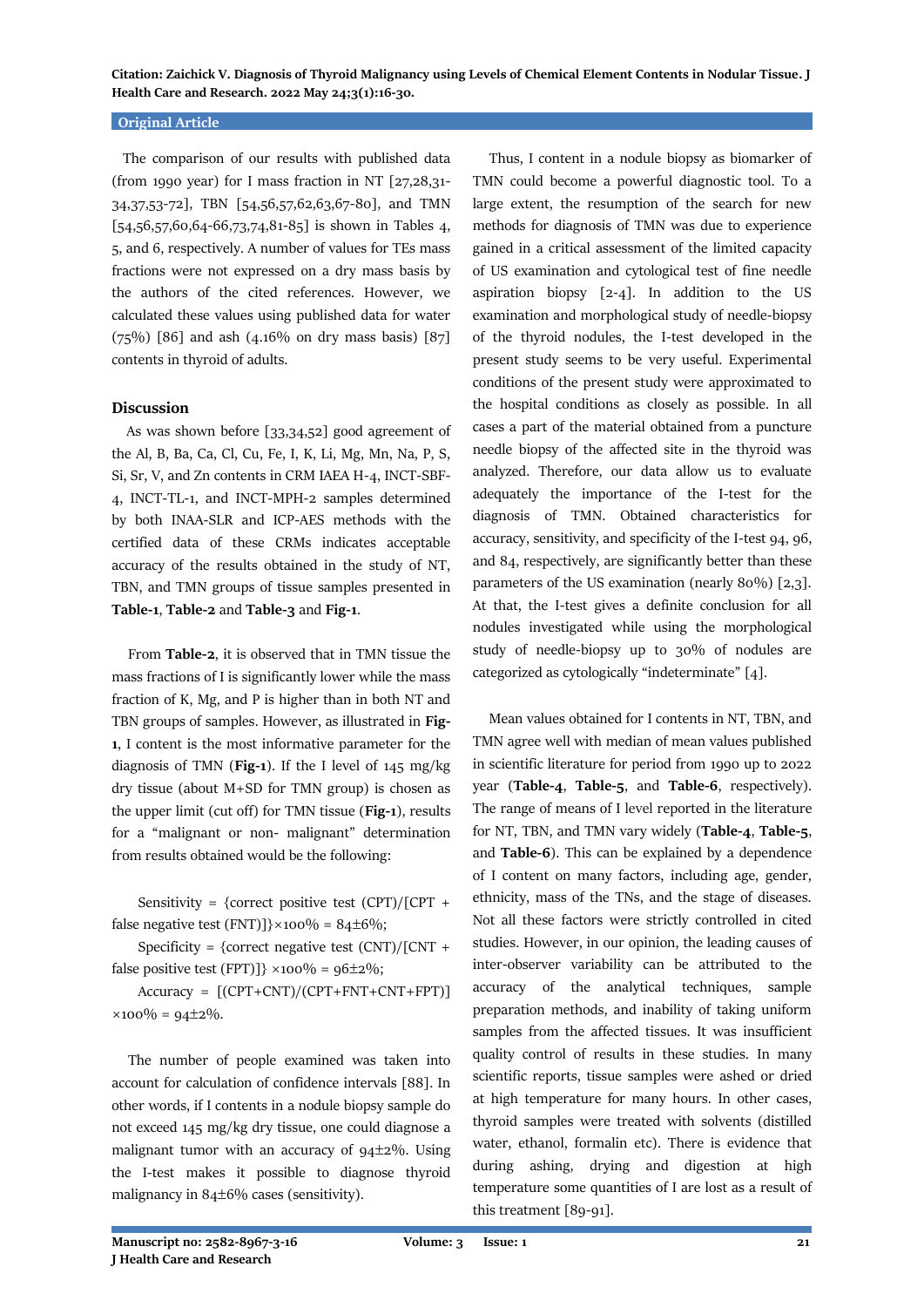# **Original Article**

|                                                        |              |              | Age, years               | <b>Sample</b> |                 | I, mg/kg dry tissue      |  |
|--------------------------------------------------------|--------------|--------------|--------------------------|---------------|-----------------|--------------------------|--|
| Reference                                              | Method       | n            | M(Range)                 | preparation   | $M\pm SD$       | Range                    |  |
| Handl et al. 1990 [53]                                 | Chem         | 39           | 21-86                    |               | $1276 \pm 664$  |                          |  |
| Aeschimann et al.1994 [54]                             | Chem         | 1            |                          | AD            | 2028            |                          |  |
|                                                        | <b>NAA</b>   | 29           | $\overline{\phantom{a}}$ | D, A          | 1778±381        | $\overline{\phantom{a}}$ |  |
| Boulyga et al. 1997 [55]                               | <b>NAA</b>   | 10           |                          | D, A          | 1905±635        |                          |  |
| Boulyga et al. 1999 [56]                               | <b>NAA</b>   | 12           |                          | D, A          |                 | 800-2950                 |  |
| Reddy et al. 2002 [57]                                 | <b>PIXE</b>  | 4            |                          | D, Press      | $916 \pm 88$    |                          |  |
| Wang et al. 2002 [58]                                  |              | 21           | Adult                    |               | 2712±800        |                          |  |
| Murillo et al. 2005 [59]                               | Color        | 5            | 30-43                    | ${\rm AD}$    | 948-3356        | 948-3356                 |  |
| Hansson et al. 2008 [60]                               | <b>EDXRF</b> | 10           | $57 - 80$                | Intact        | 2400            | 1200-4800                |  |
| Zabala et al. 2009 [61]                                | SFI          | 50           | $17 - 60$                | AD            | 5772±2708       | 1676-13720               |  |
| Zhu et al. 2010 [62]                                   | <b>ICPMS</b> | 50           | 20-60                    | AD            | 2648            | 964-4760                 |  |
|                                                        | ${\rm IC}$   | 50           | $M=25$                   | Fixed         | 601±192         | 624-4020                 |  |
| Błazewicz et al. 2011 [63]                             |              |              |                          | Frozen        | $623 \pm 187$   | 840-4000                 |  |
| Zaichick et al. 2017a[27]                              | <b>NAA</b>   | 72           | Feb-80                   | Intact        | 1786±940        | 220-4205                 |  |
| Zaichick et al. 2017b[28]                              | <b>NAA</b>   | 33           | $3.5 - 87$               | Intact        | 1956±1199       | 114-5061                 |  |
| Zaichick et al. 2018a [31]                             | EDXRF, NAA   | 72           | Feb-80                   | Intact        | 1786±940        | 220-4205                 |  |
| Zaichick et al. 2018b[32]                              | EDXRF, NAA   | 33           | $3.5 - 87$               | Intact        | 1956±1199       | 114-5061                 |  |
| Zaichick et al. 2018c[33]                              | NAA, ICPAES  | 33           | $3.5 - 87$               | Intact        | 1956±1199       | 114-5061                 |  |
| Zaichick et al. 2018d [34]                             | NAA, ICPAES  | 72           | Feb-80                   | Intact        | 1786±940        | 220-4205                 |  |
| Zaichick et al. 2018e[37]                              | <b>NAA</b>   | 105          | Feb-80                   | Intact        | 1841±1027       | 114-5061                 |  |
| Zaichick et al. 2018f[64]                              | <b>NAA</b>   | 105          | $44 + 21$                | Intact        | 1841±1027       | 114-5061                 |  |
| Zaichick et al. 2018g[65]                              | $\rm NAA$    | 105          | Feb-80                   | Intact        | 1841±1027       | 114-5061                 |  |
| Zaichick et al. 2018h[66]                              | <b>NAA</b>   | 105          | 44±21                    | Intact        | 1841±1027       | 114-5061                 |  |
| Zaichick 2021a[67]                                     | <b>NAA</b>   | 105          | Feb-87                   | Intact        | 1841±1027       | 114-5061                 |  |
| Zaichick 2021b[68]                                     | <b>NAA</b>   | 105          | $44 + 21$                | Intact        | 1841±1027       | 114-5061                 |  |
| Zaichick 2021c[69]                                     | $\rm NAA$    | 105          | Feb-87                   | Intact        | $1841{\pm}1027$ | 114-5061                 |  |
| Zaichick 2021b[70]                                     | NAA          | 105          | $44 + 21$                | Intact        | 1841±1027       | 114-5061                 |  |
| Zaichick 2021a[71]                                     | NAA, ICPAES  | 105          | Feb-87                   | Intact        | 1841±1027       | 114-5061                 |  |
| Zaichick 2021b[72]                                     | NAA, ICPAES  | 105          | $44 + 21$                | Intact        | 1841±1027       | 114-5061                 |  |
| Median of means                                        |              |              |                          | 1841          |                 |                          |  |
| Range of means (M <sub>min</sub> - M <sub>max</sub> ), |              | $601 - 5772$ |                          |               |                 |                          |  |
| Ratio $M_{\text{max}}/M_{\text{min}}$                  | 9.6          |              |                          |               |                 |                          |  |
| All references                                         | 27           |              |                          |               |                 |                          |  |

# **Table-4: Reference data of I mass fractions in "normal" human thyroid published from 1990 year**

*M – arithmetic mean, SD – standard deviation of mean, Chem – chemical method, NAA – neutron activation analysis, PIXE – proton induced X-ray fluorescent emission, Color – colorimetric method, EDXRF – energy dispersive X-ray fluorescent analysis, SFI - spectrophotometric flow injection method , ICPMS – inductively coupled plasma mass spectrometry, IC - ion chromatography , ICPAES – inductively coupled plasma atomic emission spectrometry, AD – acid digestion, D – drying at high temperature, A – ashing, AD – acid digestion.*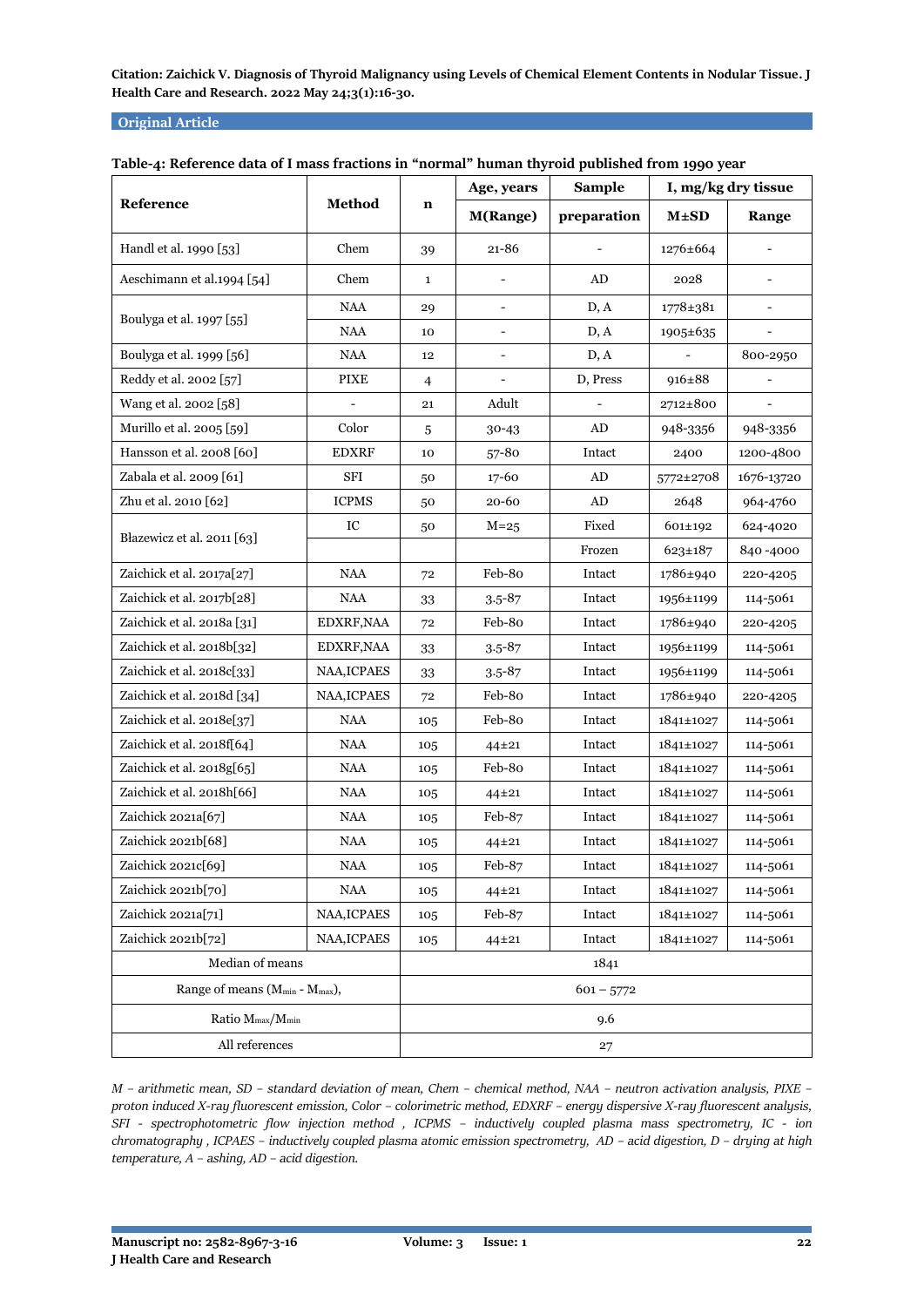# **Original Article**

|                                                        |              |                | Age, years               | <b>Sample</b> | I, mg/kg dry tissue |          |
|--------------------------------------------------------|--------------|----------------|--------------------------|---------------|---------------------|----------|
| Reference                                              | Method       | $\mathbf n$    | <b>M(Range)</b>          | preparation   | $M \pm SD$          | Range    |
|                                                        | <b>NAA</b>   | 14             | $28 - 71$                | Washed        | 396±74              | 66-1028  |
| Nishita et al. 1990 [73]                               | <b>NAA</b>   | $\overline{7}$ | $18 - 74$                | Washed        | $115+40$            | 21-344   |
| Aeschimann et al.1994<br>$[54]$                        | Chem         | 11             |                          | AD            | 516                 | 92-3548  |
|                                                        | $\rm NAA$    | 20             | $17 - 82$                | Washed        | $660 + 360$         | 560-.910 |
| Bellisola et al. 1998 [74]                             | <b>NAA</b>   | 22             |                          | Washed        | 1140 ±1640          | Jul-10   |
|                                                        | <b>NAA</b>   | 12             |                          | Washed        | $640 \pm 660$       | 3 - 1840 |
|                                                        | $\rm NAA$    | 6              |                          | Washed        | $130 \pm 120$       | 4 - 330  |
| Boulyga et al. 1999 [56]                               | $\rm NAA$    | 19             | $\overline{\phantom{a}}$ | Washed        |                     | 100-4050 |
| Reddy et al. 2002 [57]                                 | <b>PIXE</b>  | 4              |                          | D, Press      | 888±88              |          |
| Zhu et al., 2010 [62]                                  | <b>ICPMS</b> | 50             | 20-60                    | AD            | 2648                | 964-4760 |
|                                                        | IC           | 50             | $M=25$                   | Fixed         | 601±192             | 624-4020 |
| Błazewicz et al. 2011 [63]                             | IC           | 50             |                          | Frozen        | $623 \pm 187$       | 840-4000 |
|                                                        | IC           | 66             | $M=35$                   | Fixed         | $77 + 14$           | 41-104   |
| Zaichick 2021 [67]                                     | <b>NAA</b>   | 46             | $30 - 64$                | Intact        | 1141±931            | 29-3715  |
| Zaichick 2021 [68]                                     | $\rm NAA$    | 19             | $41 + 11$                | Intact        | 961±1013            | 131-3906 |
| Zaichick 2021 [69]                                     | NAA          | 8              | 40±10                    | Intact        | $951 \pm 630$       | 83-1787  |
| Zaichick 2021 [70]                                     | <b>NAA</b>   | 6              | $39+9$                   | Intact        | 276±283             | 85-824   |
| Zaichick 2021 [71]                                     | NAA, ICPAES  | 46             | $30-64$                  | Intact        | 1141±931            | 29-3715  |
| Zaichick 2021 [72]                                     | NAA, ICPAES  | 19             | $41 + 11$                | Intact        | 961±1013            | 131-3906 |
| Zaichick 2021 [75]                                     | EDXRF, NAA   | 46             | $30-64$                  | Intact        | 1144±943            | 29-3715  |
| Zaichick 2021 [76]                                     | EDXRF, NAA   | 19             | $22 - 55$                | Intact        | 962±1013            | 131-3906 |
| Zaichick 2021 [77]                                     | EDXRF, NAA   | 8              | $34 - 55$                | Intact        | $951 \pm 630$       | 83-1787  |
| Zaichick 2021 [78]                                     | NAA          | 6              | 34-50                    | Intact        | 276±283             | 85-824   |
| Zaichick 2022 [79]                                     | <b>EDXRF</b> | 79             | 22-64                    | Intact        | 1107±1358           | 47-8260  |
| Zaichick 2022 [80]                                     | NAA, ICPAES  | 79             | $22 - 64$                | Intact        | 1086±1219           | 29-8260  |
| Median of means                                        | 920          |                |                          |               |                     |          |
| Range of means (M <sub>min</sub> - M <sub>max</sub> ), | $77 - 2648$  |                |                          |               |                     |          |
| Ratio M <sub>max</sub> /M <sub>min</sub>               | 34.4         |                |                          |               |                     |          |
| All references                                         |              |                | 20                       |               |                     |          |

| Table-5: Reference data of I mass fractions in thyroid benign nodules published from 1990 year |  |  |  |
|------------------------------------------------------------------------------------------------|--|--|--|
|                                                                                                |  |  |  |

*M – arithmetic mean, SD – standard deviation of mean, NAA – neutron activation analysis, Chem – chemical method, PIXE – proton induced X-ray fluorescent emission, ICPMS – inductively coupled plasma mass spectrometry, IC - ion chromatography , ICPAES – inductively coupled plasma atomic emission spectrometry, EDXRF – energy dispersive X-ray fluorescent analysis, AD – acid digestion*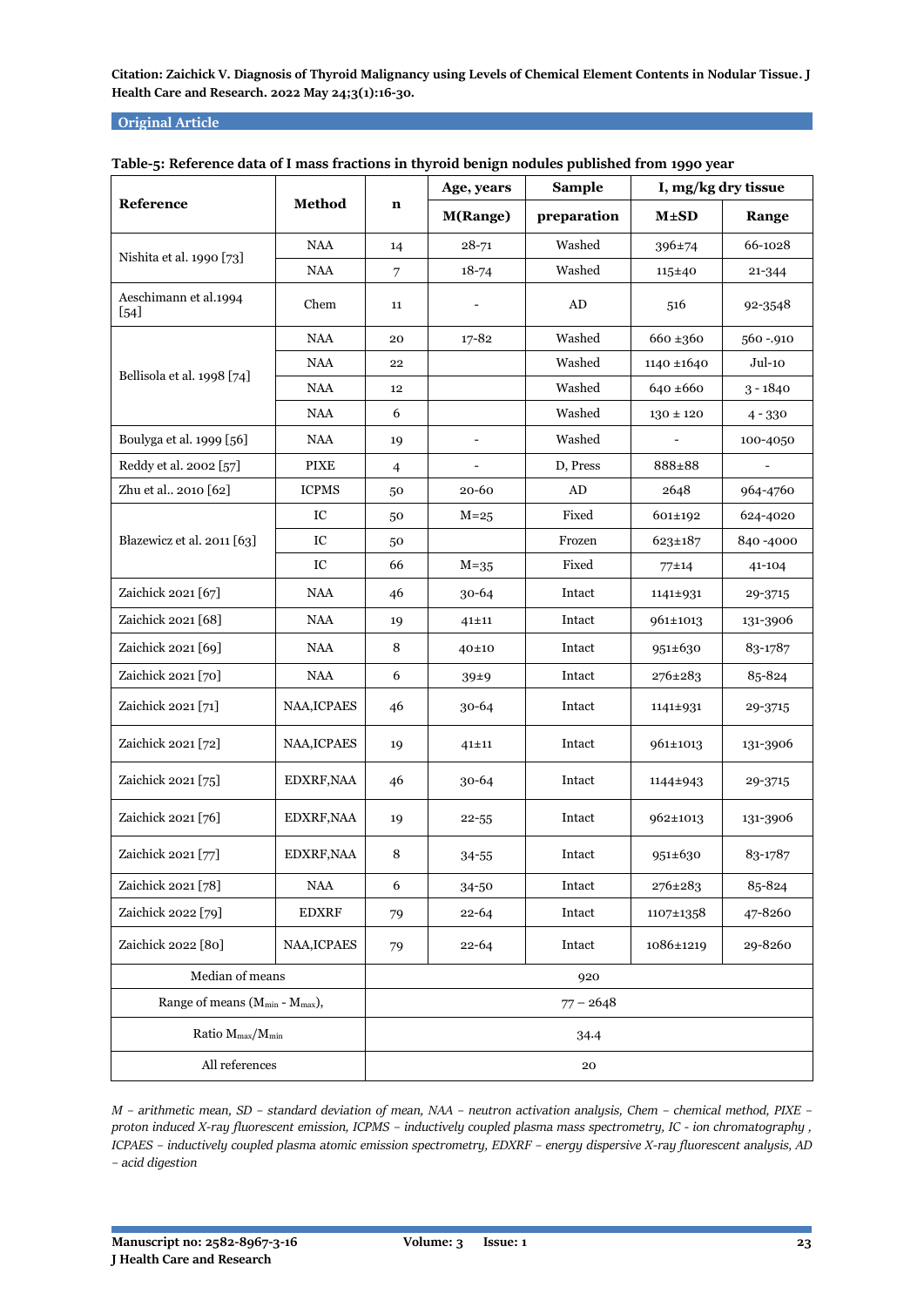### **Original Article**

| rable-o. Kelerence data or i mass fractions in thyroid manghant hodules published from 1990 year |                    |                | Age, years                   | <b>Sample</b>                | I, mg/kg dry tissue      |                          |
|--------------------------------------------------------------------------------------------------|--------------------|----------------|------------------------------|------------------------------|--------------------------|--------------------------|
| Reference                                                                                        | Method             | $\mathbf n$    | M(Range)                     | preparation                  | $M \pm SD$               | Range                    |
| Nishida et al 1990 [73]                                                                          | <b>NAA</b>         | 8              | $21 - 67$                    | Washed                       | ≤23±10                   | $<$ DL-67                |
| Aeschimann et al 1994 [54]                                                                       | Chem               | $\overline{4}$ |                              | AD                           | 40                       | 16-140                   |
| Bellisola et al 1998 [74]                                                                        | <b>NAA</b>         | 12             | $17 - 82$                    | Washed                       | 200±210                  | $6 - 430$                |
| Boulyga et al 1999 [56]                                                                          | NAA                | 19             | $\overline{\phantom{0}}$     | $\qquad \qquad \blacksquare$ | $\overline{\phantom{a}}$ | 32-900                   |
| Reddy et al 2002 [57]                                                                            | <b>PIXE</b>        | $\overline{4}$ | $\qquad \qquad \blacksquare$ | D, Press                     | $30$                     | $\overline{\phantom{a}}$ |
| Hansson et al 2008 [60]                                                                          | <b>EDXRF</b>       | 7              | $21 - 58$                    | Intact                       | $400$                    | $\overline{\phantom{0}}$ |
| Zaichick et al. 2018a [64]                                                                       | <b>NAA</b>         | 41             | $16 - 75$                    | Intact                       | $71.8 + 62$              | $2 - 261$                |
| Zaichick et al. 2018b [65]                                                                       | EDXRF, NAA         | 41             | $46 + 15$                    | Intact                       | $71.8 + 62$              | $2 - 261$                |
| Zaichick et al. 2018c [66]                                                                       | <b>NAA, ICPAES</b> | 41             | $16 - 75$                    | Intact                       | $71.8 + 62$              | $2 - 261$                |
| Zaichick. 2022a [81]                                                                             | <b>EDXRF</b>       | 41             | $16 - 75$                    | Intact                       | $71.6 \pm 72.5$          | $2 - 341$                |
| Zaichick. 2022b [82]                                                                             | <b>NAA</b>         | 41             | $16 - 75$                    | Intact                       | $71.8 + 62$              | $2 - 261$                |
| Zaichick. 2022c [83]                                                                             | <b>NAA</b>         | 41             | $16 - 75$                    | Intact                       | $71.8 + 62$              | $2 - 261$                |
| Zaichick. 2022d [84]                                                                             | EDXRF, NAA         | 41             | $16 - 75$                    | Intact                       | $71.8 + 62$              | $2 - 261$                |
| Zaichick. 2022e [85]                                                                             | NAA, ICPAES        | 41             | $16 - 75$                    | Intact                       | $71.8 + 62$              | $2 - 261$                |
| Median of means                                                                                  | 71.8               |                |                              |                              |                          |                          |
| Range of means $(M_{min} - M_{max})$ ,                                                           |                    | $23 - 400$     |                              |                              |                          |                          |
| Ratio M <sub>max</sub> /M <sub>min</sub>                                                         | 17.4               |                |                              |                              |                          |                          |
| All references                                                                                   | 14                 |                |                              |                              |                          |                          |

| Table-6: Reference data of I mass fractions in thyroid malignant nodules published from 1990 year |  |  |
|---------------------------------------------------------------------------------------------------|--|--|
|                                                                                                   |  |  |

*M – arithmetic mean, SD – standard deviation of mean, NAA – neutron activation analysis, Chem – chemical method, PIXE – proton induced X-ray fluorescent emission, EDXRF – energy dispersive X-ray fluorescent analysis, ICPAES – inductively coupled plasma atomic emission spectrometry, AD – acid digestion, D – drying at high temperature*

 It is well known that compared to other soft tissues, the human thyroid gland has significantly higher levels of I, because this element plays an important role in its normal functions, through the production of thyroid hormones (thyroxin and triiodothyronine) which are essential for cellular oxidation, growth, reproduction, and the activity of the central and autonomic nervous system. As was shown in present study, malignant transformation is accompanied by a significant loss of tissue-specific functional features, which leads to a drastically reduction in I content associated with functional characteristics of the human thyroid tissue. However, it is necessary to keep in mind that biochemical, or in other words, functional changes in thyroid cells are present from the earliest development of malignancy, which precedes any histopathological indication of malignancy, and these biochemical changes persist during progression of the malignancy and remain present in advanced thyroid cancer. Thus, I depletion is an early step in the malignant proliferation process and I depletion in nodular tissue

precedes the morphological transformation of cells from being histopathologically benign to malignant.

 In our study non-destructive INAA-SLR was used for I determination. This method needs in using a nuclear reactor that is not always available in clinical practice. However, there is an alternative non-destructive method such as EDXRF analysis, including "the total reflection" version (TRXRF), which allows reliable determinations of I and many other ChEs contents in a microprobe of a human body tissues and fluids within a few minutes [92]. EDXRF is a fully instrumental and non-destructive method because sample is investigated without requiring any pretreatment or its consumption. Moreover, it is well known that among the most modern analytical technologies, EDXRF is one of the simplest, fastest, most reliable and efficient of the available techniques for ChEs determination [92]. There are many different kinds of EDXRF and TRXRF device on the market and technical improvements are frequently announced. Thus, in our opinion, obtaining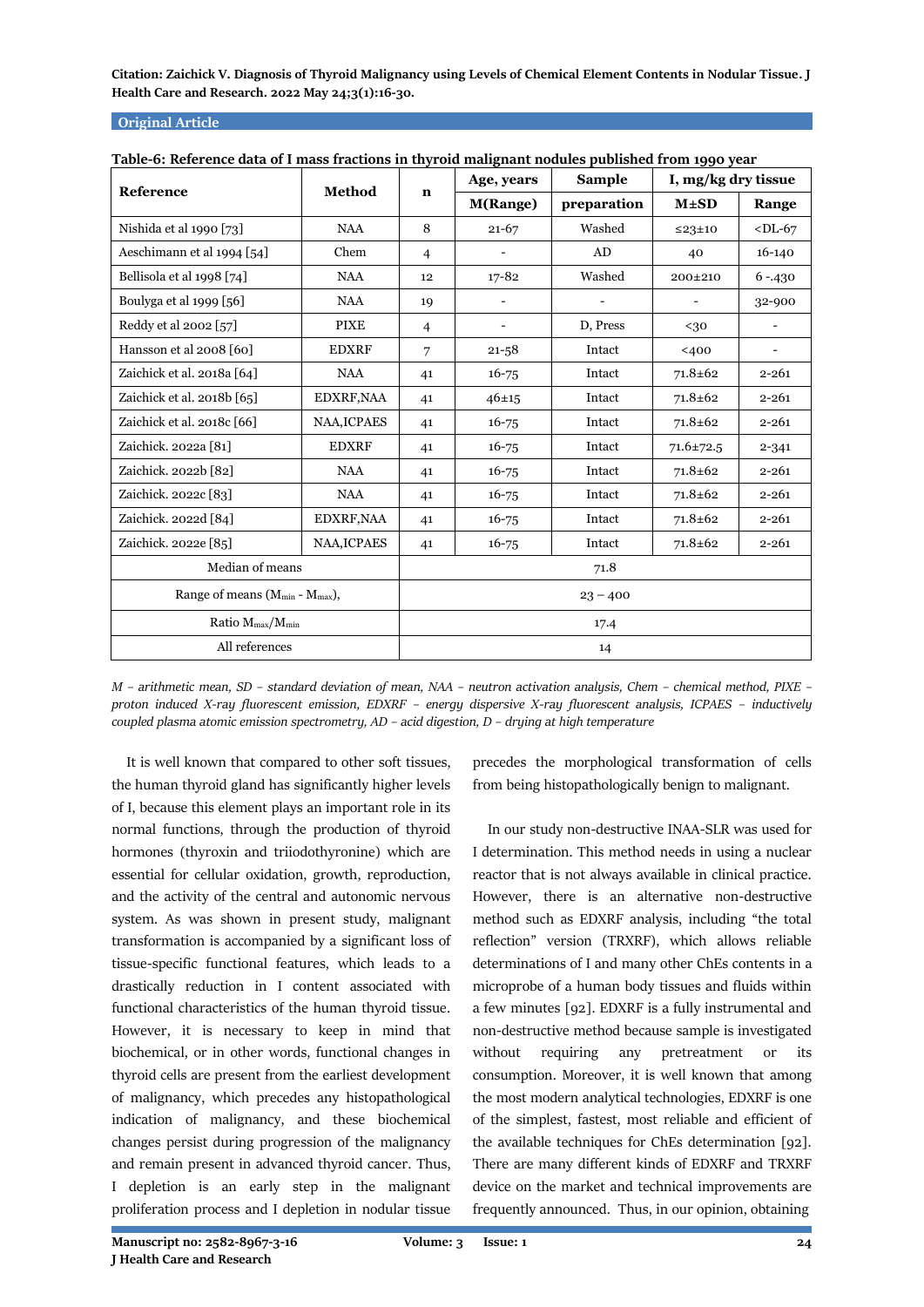### **Original Article**

the I level in a needle biopsy of thyroid nodule, using EDXRF, is a fast, reliable and very informative diagnostic tool that can be successfully used as an additional test for diagnoses of thyroid malignancy.

#### **Conclusion**

 In this work, ChEs analysis was carried out in the tissue samples of NT and thyroid with TBN and TMN using a combination of non-destructive INAA-SLR and destructive ICP-AES methods. It was shown that the combination of these two methods is an adequate analytical tool for the non-destructive determination of nineteen ChEs (Al, B, Ba, Ca, Cl, Cu, Fe, I, K, Li, Mg, Mn, Na, P, S, Si, Sr, V, and Zn) contents in the tissue samples of human thyroid, including needle-biopsy material. It was observed that in TMN tissue the mean mass fraction of I was lower while the mean mass fractions of K, Mg, and P were higher than in both NT and TBN groups of samples. It was demonstrated that I content is nodular tissue is the most informative parameter for the diagnosis of thyroid malignancy. It was found that "Sensitivity", "Specificity" and "Accuracy" of TMN identification using the I level in the needle biopsy of affected thyroid tissue was significantly higher than that using US examination and cytological test of fine needle aspiration biopsy. It was concluded that determination of the I level in a needle biopsy of TNs, using non-destructive instrumental analytical method, is a fast, reliable, and very informative diagnostic tool that can be successfully used as an additional test of thyroid malignancy identification.

### **Acknowledgements**

 The author is extremely grateful to Profs. Vtyurin BM and Medvedev VS, Medical Radiological Research Center, Obninsk, as well as to Dr. Choporov Yu, former Head of the Forensic Medicine Department of City Hospital, Obninsk, for supplying thyroid samples. The author is also grateful to Dr. Karandaschev V, Dr. Nosenko S, and Moskvina I, Institute of Microelectronics Technology and High Purity Materials, Chernogolovka, Russia, for their help in ICP-AES analysis.

# **Funding**

There were no any sources of funding that have

supported this work.

#### **Conflict of Interest**

 The author has not declared any conflict of interests.

# **References**

[1] Fresilli D, David E, Pacini P, Del Gaudio G, Dolcetti V, Lucarelli GT, Di Leo N, Bellini MI, D'Andrea V, Sorrenti S, Mascagni D, Biffoni M, Durante C, Grani G, De Vincentis G, Cantisani V. Thyroid Nodule Characterization: How to Assess the Malignancy Risk. Update of the Literature. Diagnostics (Basel). 2021 Jul 30;11(8):1374. [**PMID**: [34441308\]](https://pubmed.ncbi.nlm.nih.gov/34441308/)

[2] Jin Z, Zhu Y, Zhang S, Xie F, Zhang M, Zhang Y, Tian X, Zhang J, Luo Y, Cao J. Ultrasound Computer-Aided Diagnosis (CAD) Based on the Thyroid Imaging Reporting and Data System (TI-RADS) to Distinguish Benign from Malignant Thyroid Nodules and the Diagnostic Performance of Radiologists with Different Diagnostic Experience. Med Sci Monit. 2020 Jan 2;26:e918452. [**PMID**: [31929498\]](https://pubmed.ncbi.nlm.nih.gov/31929498/)

[3] Trimboli P, Castellana M, Piccardo A, Romanelli F, Grani G, Giovanella L, Durante C. The ultrasound risk stratification systems for thyroid nodule have been evaluated against papillary carcinoma. A metaanalysis. Rev Endocr Metab Disord. 2021 Jun;22(2):453-60. [**PMID**[: 32959174\]](https://pubmed.ncbi.nlm.nih.gov/32959174/)

[4] Patel SG, Carty SE, Lee AJ. Molecular Testing for Thyroid Nodules Including Its Interpretation and Use in Clinical Practice. Ann Surg Oncol. 2021 Dec;28(13):8884-91. [**PMID**[: 34275048\]](https://pubmed.ncbi.nlm.nih.gov/34275048/)

[5] Silaghi CA, Lozovanu V, Georgescu CE, Georgescu RD, Susman S, Năsui BA, Dobrean A, Silaghi H. Thyroseq v3, Afirma GSC, and microRNA Panels Versus Previous Molecular Tests in the Preoperative Diagnosis of Indeterminate Thyroid Nodules: A Systematic Review and Meta-Analysis. Front Endocrinol (Lausanne). 2021 May 13;12:649522. [**PMID**: [34054725\]](https://pubmed.ncbi.nlm.nih.gov/34054725/)

[6] Zaichick V. Iodine excess and thyroid cancer. J Trace Elem Exp Med. 1998;11(4):508-509.

[7] Zaichick V, Iljina T. Dietary iodine supplementation effect on the rat thyroid I blastomogenic action. In: Anke M, editors. Die Bedentung der Mengen- und Spurenelemente 18 Arbeitstangung Jena: Friedrich-Schiller-Universität. 1998:294-306.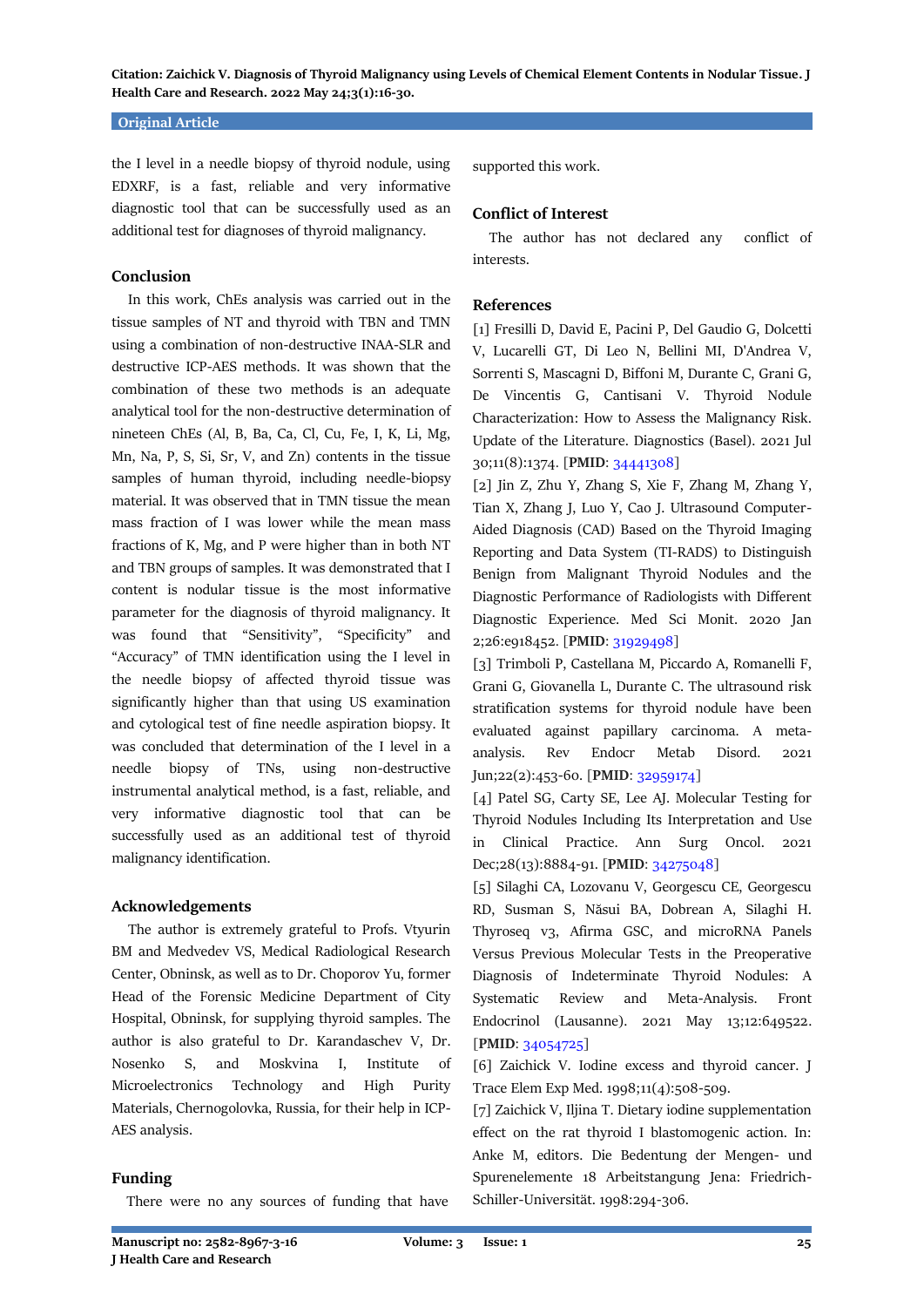### **Original Article**

[8] Kim K, Cho SW, Park YJ, Lee KE, Lee DW, Park SK. Association between Iodine Intake, Thyroid Function, and Papillary Thyroid Cancer: A Case-Control Study. Endocrinol Metab (Seoul). 2021 Aug;36(4):790-99. [**PMID**[: 34376043\]](https://pubmed.ncbi.nlm.nih.gov/34376043/)

[9] Stojsavljević A, Rovčanin B, Krstić D, Borković-Mitić S, Paunović I, Diklić A, Gavrović-Jankulović M, Manojlović D. Risk assessment of toxic and essential trace metals on the thyroid health at the tissue level: The significance of lead and selenium for colloid goiter disease. Expo Health. 2019 Apr;12:255-64.

[10] Fahim YA, Sharaf NE, Hasani IW, Ragab EA, Abdelhakim HK. Assessment of Thyroid Function and Oxidative Stress State in Foundry Workers Exposed to Lead. J Health Pollut. 2020 Aug 19;10(27):200903. [**PMID**[: 32874759\]](https://pubmed.ncbi.nlm.nih.gov/32874759/)

[11] Liu M, Song J, Jiang Y, Liu Y, Peng J, Liang H, Wang C, Jiang J, Liu X, Wei W, Peng J, Liu S, Li Y, Xu N, Zhou D, Zhang Q, Zhang J. A case-control study on the association of mineral elements exposure and thyroid tumor and goiter. Ecotoxicol Environ Saf. 2021 Jan 15;208:111615. [**PMID**: [33396135\]](https://pubmed.ncbi.nlm.nih.gov/33396135/)

[12] Zaichick V. Medical elementology as a new scientific discipline. J Radioanal Nucl Chem 2006;269:303-309.

[13] Moncayo R, Moncayo H. A post-publication analysis of the idealized upper reference value of 2.5 mIU/L for TSH: Time to support the thyroid axis with magnesium and iron especially in the setting of reproduction medicine. BBA Clin. 2017 Mar 19;7:115-19. [**PMID**[: 28409122\]](https://pubmed.ncbi.nlm.nih.gov/28409122/)

[14] Beyersmann D, Hartwig A. Carcinogenic metal compounds: recent insight into molecular and cellular mechanisms. Arch Toxicol. 2008 Aug;82(8):493-12. [**PMID**[: 18496671\]](https://pubmed.ncbi.nlm.nih.gov/18496671/)

[15] Martinez-Zamudio R, Ha HC. Environmental epigenetics in metal exposure. Epigenetics. 2011 Jul;6(7):820-27. [**PMID**: [21610324\]](https://pubmed.ncbi.nlm.nih.gov/21610324/)

[16] Zaĭchik VE, Raibukhin IuS, Mel'nik AD, Cherkashin VI. Neĭtron-aktivatsionnyĭ analiz v izuchenii povedeniia ĭoda v organizme [Neutronactivation analysis in the study of the behavior of iodine in the organism]. Med Radiol (Mosk). 1970 Jan;15(1):33-36. Russian. [**PMID**: [5449249\]](https://pubmed.ncbi.nlm.nih.gov/5449249/)

[17] Zaĭchik VE, Matveenko EG, Vtiurin BM, Medvedev VS. Intratireoidnyĭ ĭod v diagnostike raka shchitvidnoĭ zhelezy [Intrathyroid iodine in the diagnosis of thyroid cancer]. Vopr Onkol. 1982;28(3):18-24. Russian.

### [**PMID**: [7064415\]](https://pubmed.ncbi.nlm.nih.gov/7064415/)

[18] Zaichick VYe, Tsyb AF, Vtyurin BM. Trace elements and thyroid cancer. Analyst. 1995 Mar;120(3):817-21. [**PMID**[: 7741233\]](https://pubmed.ncbi.nlm.nih.gov/7741233/)

[19] Zaichick V, Choporov YuYa. Determination of the natural level of human intra-thyroid iodine by instrumental neutron activation analysis. J Radioanal Nucl Chem. 1996;207(1):153-61.

[20] Zaichick V. *In vivo* and *in vitro* application of energy-dispersive XRF in clinical investigations: experience and the future. J Trace Elem Exp Med. 1998;11(4):509-10.

[21] Zaichick V, Zaichick S. Energy-dispersive X-ray fluorescence of iodine in thyroid puncture biopsy specimens. J Trace Microprobe Tech. 1999;17(2):219- 32.

[22] Zaichick V. Relevance of, and potentiality for, in vivo intrathyroidal iodine determination. Ann N Y Acad Sci. 2000 May;904:630-31. [PMID: [10865819\]](https://pubmed.ncbi.nlm.nih.gov/10865819/)

[23] Zaichick V, Zaichick S. Normal human intrathyroidal iodine. Sci Total Environ. 1997 Oct 27;206(1):39-56. [**PMID**[: 9373990\]](https://pubmed.ncbi.nlm.nih.gov/9373990/)

[24] Zaichick V. Human intrathyroidal iodine in health and non-thyroidal disease. In: New aspects of trace element research (Eds: M.Abdulla, M.Bost, S.Gamon, P.Arnaud, G.Chazot). London: Smith-Gordon; and Tokyo: Nishimura; 1999. p.114-19.

[25] Zaichick V, Zaichick S. Age-related changes of some trace element contents in intact thyroid of females investigated by energy dispersive X-ray fluorescent analysis. Trends Geriatr Health. 2017;1(1):31-38.

[26] Zaichick V, Zaichick S. Age-related changes of some trace element contents in intact thyroid of males investigated by energy dispersive X-ray fluorescent analysis. MOJ Gerontol Ger. 2017;1(5):00028.

[27] Zaichick V, Zaichick S. Age-related changes of Br, Ca, Cl, I, K, Mg, Mn, and Na contents in intact thyroid of females investigated by neutron activation analysis. Curr Updates Aging. 2017;1:5.1.

[28] Zaichick V, Zaichick S. Age-related changes of Br, Ca, Cl, I, K, Mg, Mn, and Na contents in intact thyroid of males investigated by neutron activation analysis. J Aging Age Relat Dis. 2017;1(1):1002.

[29] Zaichick V, Zaichick S. Age-related changes of Ag, Co, Cr, Fe, Hg, Rb, Sb, Sc, Se, and Zn contents in intact thyroid of females investigated by neutron activation analysis. J Gerontol Geriatr Med. 2017;3:015.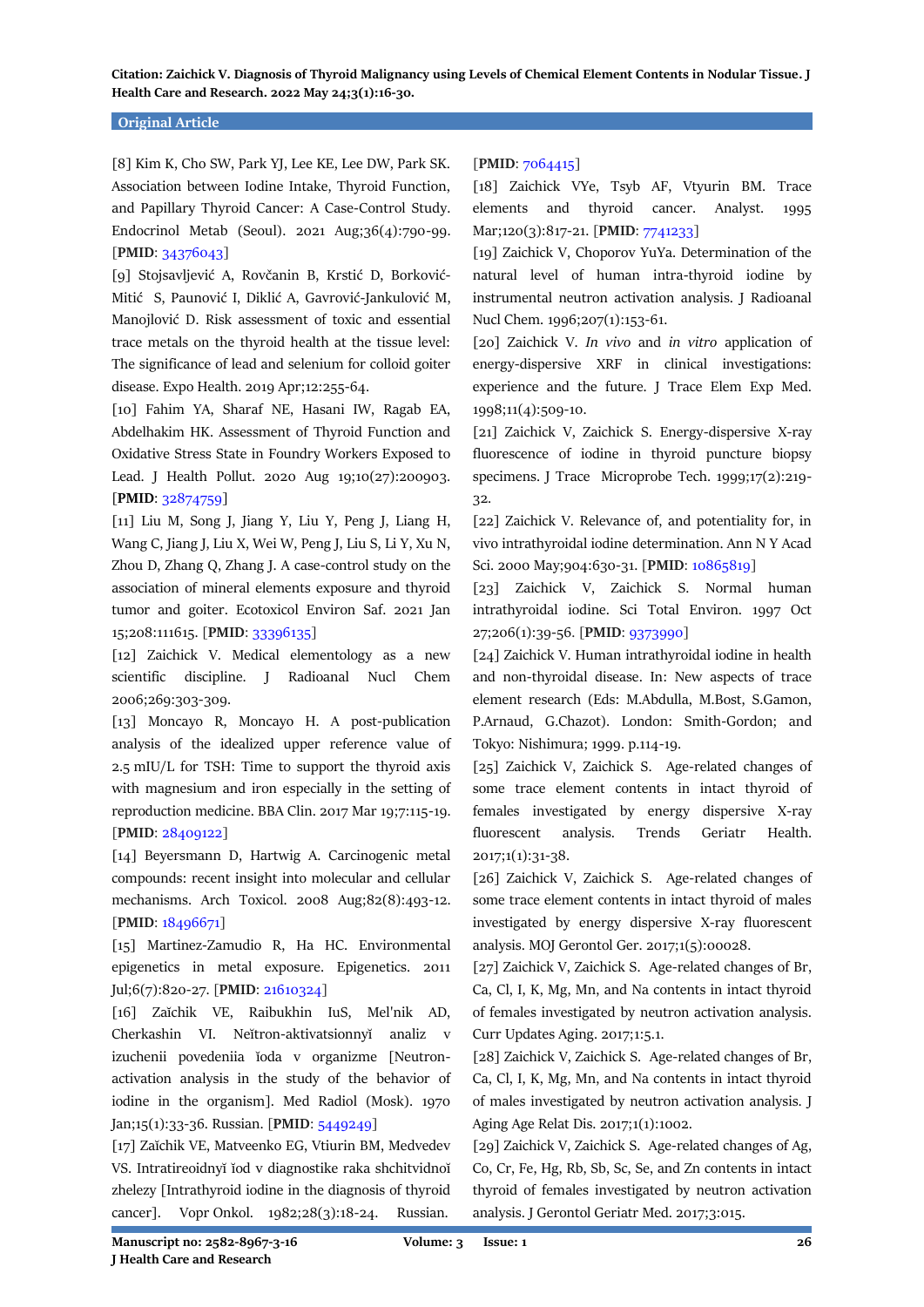#### **Original Article**

[30] Zaichick V, Zaichick S. Age-related changes of Ag, Co, Cr, Fe, Hg, Rb, Sb, Sc, Se, and Zn contents in intact thyroid of males investigated by neutron activation analysis. Curr Trends Biomedical Eng Biosci. 2017;4(4):555644.

[31] Zaichick V, Zaichick S. Effect of age on chemical element contents in female thyroid investigated by some nuclear analytical methods. MicroMedicine. 2018;6(1):47-61.

[32] Zaichick V, Zaichick S. Neutron activation and Xray fluorescent analysis in study of association between age and chemical element contents in thyroid of males. Op Acc J Bio Eng Bio Sci. 2018;2(4):202-12.

[33] Zaichick V, Zaichick S. Variation with age of chemical element contents in females' thyroids investigated by neutron activation analysis and inductively coupled plasma atomic emission spectrometry. J Biochem Analyt Stud. 2018;3(1):1-10.

[34] Zaichick V, Zaichick S. Association between age and twenty chemical element contents in intact thyroid of males. SM Gerontol Geriatr Res. 2018;2(1):1014.

[35] Zaichick V, Zaichick S. Associations between age and 50 trace element contents and relationships in intact thyroid of males. Aging Clin Exp Res. 2018;30(9):1059–1070.

[36] Zaichick V, Zaichick S. Possible role of inadequate quantities of intra-thyroidal bromine, rubidium and zinc in the etiology of female subclinical hypothyroidism. EC Gynaecology. 2018;7(3):107-115.

[37] Zaichick V, Zaichick S. Possible role of inadequate quantities of intra-thyroidal bromine, calcium and magnesium in the etiology of female subclinical hypothyroidism. Int Gyn and Women's Health. 2018;1(3):IGWHC.MS.ID.000113.

[38] Zaichick V, Zaichick S. Possible role of inadequate quantities of intra-thyroidal cobalt, rubidium and zinc in the etiology of female subclinical hypothyroidism. Womens Health Sci J. 2018;2(1):000108.

[39] Zaichick V, Zaichick S. Association between female subclinical hypothyroidism and inadequate quantities of some intra-thyroidal chemical elements investigated by X-ray fluorescence and neutron activation analysis. Gynaecology and Perinatology. 2018;2(4):340-355.

[40] Zaichick V, Zaichick S. Investigation of association between the high risk of female subclinical hypothyroidism and inadequate quantities of twenty intra-thyroidal chemical elements. Clin Res: Gynecol

Obstet. 2018;1(1):1-18.

[41] Zaichick V, Zaichick S. Investigation of association between the high risk of female subclinical hypothyroidism and inadequate quantities of intrathyroidal trace elements using neutron activation and inductively coupled plasma mass spectrometry. Acta Scientific Medical Sciences. 2018;2(9):23-37.

[42] Zaichick V. Comparison between trace element contents in macro and micro follicular colloid goiter using energy dispersive X-ray fluorescent analysis. International Journal of Bioprocess & Biotechnological Advancements. 2021;7(5):399-406.

[43] Zaichick V. Trace element contents in thyroid of patients with diagnosed nodular goiter determined by energy dispersive X-ray fluorescent analysis. Applied Medical Research. 2021;8(2):1-9.

[44] Zaichick V. Evaluation of trace element in thyroid adenomas using energy dispersive X-ray fluorescent analysis. Journal of Nanosciences Research & Reports. 2021;3(4):1-7.

[45] Zaichick V. Evaluation of thyroid trace element in Hashimoto's thyroiditis using method of X-ray fluorescence**.** International Journal of Integrated Medical Research. 2021;8(4):1-9**.**

[46] Zaichick V. Evaluation of trace elements in Riedel's Struma using energy dispersive X-ray fluorescence analysis. International Journal of Radiology Sciences. 2021;3(1):30-34.

[47] Zaichick V. Zaichick S. Trace element contents in thyroid cancer investigated by energy dispersive X-Ray fluorescent analysis. American Journal of Cancer Research and Reviews. 2018;2(5):1-11.

[48] Zaichick V. Content of copper, iron, iodine, rubidium, strontium and zinc in thyroid benign nodules and tissue adjacent to nodules. International Journal of Medical and Public Health Research and Review. 2021;1(1):30-42.

[49] Zaichick V, Zaichick S. Instrumental effect on the contamination of biomedical samples in the course of sampling. The Journal of Analytical Chemistry. 1996;51(12):1200-205.

[50] Zaichick V, Zaichick S. A search for losses of chemical elements during freeze-drying of biological materials. J Radioanal Nucl Chem. 1997;218(2):249-53.

[51] Zaichick V. Applications of synthetic reference materials in the medical Radiological Research Centre. Fresenius J Anal Chem. 1995;352:219-23.

[52] Zaichick V, Zaichick S. NAA-SLR and ICP-AES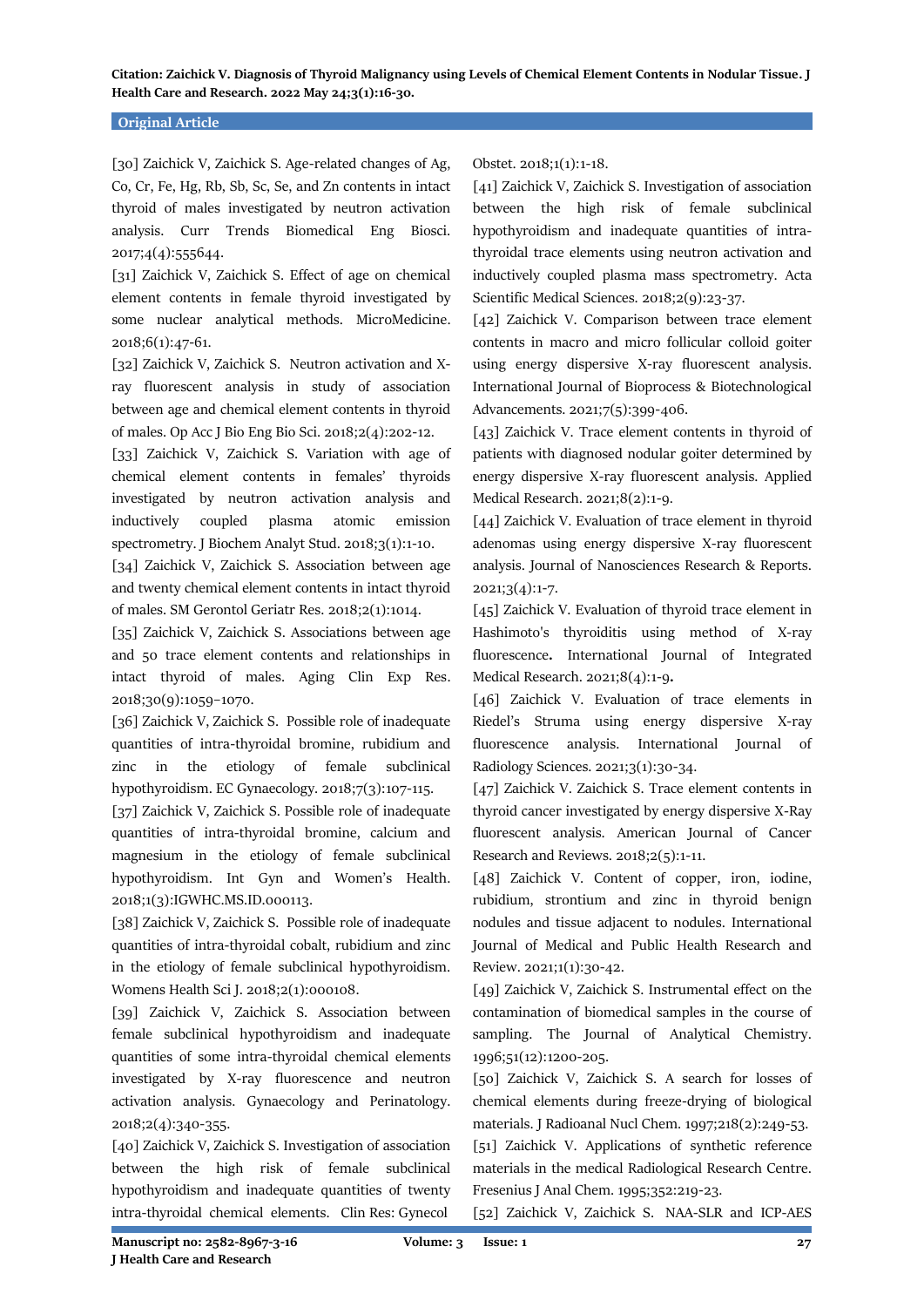#### **Original Article**

application in the assessment of mass fraction of 19 chemical elements in pediatric and young adult prostate glands. Biol Trace Elem Res. 2013;156:357-66. [53] Handl J, Pfau A, Huth FW. Measurements of 129I in human and bovine thyroids in Europe--transfer of 129I into the food chain. Health Phys. 1990 May;58(5):609-18. [**PMID**[: 2341250\]](https://pubmed.ncbi.nlm.nih.gov/2341250/)

[54] Aeschimann S, Buergi U, Wagner HE, Kaempf J, Lauber K, Studer H. Low intrathyroidal iodine concentration in non-endemic human goitres: a consequence rather than a cause of autonomous goitre growth. J Endocrinol. 1994 Jan;140(1):155-64. [**PMID**: [8138749\]](https://pubmed.ncbi.nlm.nih.gov/8138749/)

[55] Boulyga SF, Zhuk IV, Lomonosova EM, Kanash NV, Bazhanova NN. Determination of microelements in thyroids of the inhabitants of Belarus by neutron activation analysis using the k0-method. J Radioanal Nucl Chem. 1997;222(1-2):11-14.

[56] Boulyga SF, Petri H, Zhuk IV, Kanash NV, Malenchenko AF. Neutron-activation analysis of trace elements in thyroids. J Radioanal Nucl Chem 1999;242(2):335-40.

[57] Reddy SB, Charles MJ, Kumar MR, Reddy BS, Anjaneyulu Ch, Raju GJN, Sundareswar B, Vijayan V. Trace elemental analysis of adenoma and carcinoma thyroid by PIXE method. [Nuclear Instruments and](http://www.sciencedirect.com/science/journal/0168583X)  [Methods in Physics Research Section B: Beam](http://www.sciencedirect.com/science/journal/0168583X)  [Interactions with Materials and Atoms.](http://www.sciencedirect.com/science/journal/0168583X) 2002[;196\(3-](http://www.sciencedirect.com/science?_ob=PublicationURL&_tockey=%23TOC%235315%232002%23998039996%23354804%23FLA%23&_cdi=5315&_pubType=J&view=c&_auth=y&_acct=C000050221&_version=1&_urlVersion=0&_userid=10&md5=1ea755871e5d8a9eae2188cb0817f7a9) [4\)](http://www.sciencedirect.com/science?_ob=PublicationURL&_tockey=%23TOC%235315%232002%23998039996%23354804%23FLA%23&_cdi=5315&_pubType=J&view=c&_auth=y&_acct=C000050221&_version=1&_urlVersion=0&_userid=10&md5=1ea755871e5d8a9eae2188cb0817f7a9):333-39.

[58] Wang J, Chen R, Zhu H. Study in China on ingestion and organs content of trace elements of importance in radiological protection. Food and Nutrition Bulletin 2002;23(3 Suppl):217-21.

[59] Murillo M, Carrión N, Quintana M, Sanabria G, Ríos M, Duarte L, Ablan F. Determination of selenium and iodine in human thyroids. J Trace Elem Med Biol. 2005;19(1):23-27. [**PMID**[: 16240668\]](https://pubmed.ncbi.nlm.nih.gov/16240668/)

[60] Hansson M, Grunditz T, Isaksson M, Jansson S, Lausmaa J, Mölne J, Berg G. Iodine content and distribution in extratumoral and tumor thyroid tissue analyzed with X-ray fluorescence and time-of-flight secondary ion mass spectrometry. Thyroid. 2008 Nov;18(11):1215-20. [**PMID**: [19014328\]](https://pubmed.ncbi.nlm.nih.gov/19014328/)

[61] Zabala J, Carrión N, Murillo M, Quintana M, Chirinos J, Seijas N, Duarte L, Brätter P. Determination of normal human intrathyroidal iodine in Caracas population. J Trace Elem Med Biol. 2009;23(1):9-14. [**PMID**[: 19203711\]](https://pubmed.ncbi.nlm.nih.gov/19203711/)

[62] Zhu H, Wang N, Zhang Y, Wu Q, Chen R, Gao J, Chang P, Liu Q, Fan T, Li J, Wang J, Wang J. Element contents in organs and tissues of Chinese adult men. Health Phys. 2010 Jan;98(1):61-73. [**PMID**: [19959952\]](https://pubmed.ncbi.nlm.nih.gov/19959952/)

[63] Błażewicz A, Orlicz-Szczęsna G, Szczęsny P, Prystupa A, Grzywa-Celińska A, Trojnar M. A comparative analytical assessment of iodides in healthy and pathological human thyroids based on IC-PAD method preceded by microwave digestion. J Chromatogr B Analyt Technol Biomed Life Sci. 2011 Mar 15;879(9-10):573-78. [**PMID**[: 21330222\]](https://pubmed.ncbi.nlm.nih.gov/21330222/)

[64] Zaichick V, Zaichick S. Variation in Selected Chemical Element Contents Associated with Malignant Tumors of Human Thyroid Gland. Cancer Studies. 2018a; 2(1):2, pp. 1-12.

[65] Zaichick V, Zaichick S. Twenty Chemical Element Contents in Normal and Cancerous Thyroid. Int J Hematol Blo Dis. 2018;3(2):1-13**.**

[66] Zaichick V, Zaichick S. Levels of chemical element contents in thyroid as potential biomarkers for cancer diagnosis (a preliminary study). J Cancer Metastasis Treat. 2018;4:60.

[67] Zaichick V. Determination the content of bromine, calcium, chlorine, iodine, potassium, magnesium, manganese, and sodium in the nodular goiter of human thyroid gland using neutron activation analysis. Aditum Journal of Clinical and Biomedical Research. 2021;3(3):1-8.

[68] Zaichick V. Evaluation of bromine, calcium, chlorine, iodine, potassium, magnesium, manganese, and sodium content in the thyroid adenomas using neutron activation analysis. J Carcinog Mutagen. 2021;12:366.

[69] Zaichick V. Comparison bromine, calcium, chlorine, iodine, potassium, magnesium, manganese, and sodium contents in normal thyroid and thyroid with Hashimoto's thyroiditis. J Clin Res Oncol. 2021;4(1):21-27.

[70] Zaichick V. Comparison between bromine, calcium, chlorine, iodine, potassium, magnesium, manganese, and sodium contents in normal thyroid and Riedel's Struma. Journal of Biotechnology and Bioinformatics Research. 2021;3(4):1-6.

[71] Zaichick V. Comparison of twenty chemical element contents in normal thyroid tissue and hypertrophic thyroid tissue. Universal Journal of Pharmaceutical Research. 2021;6(4):32-42.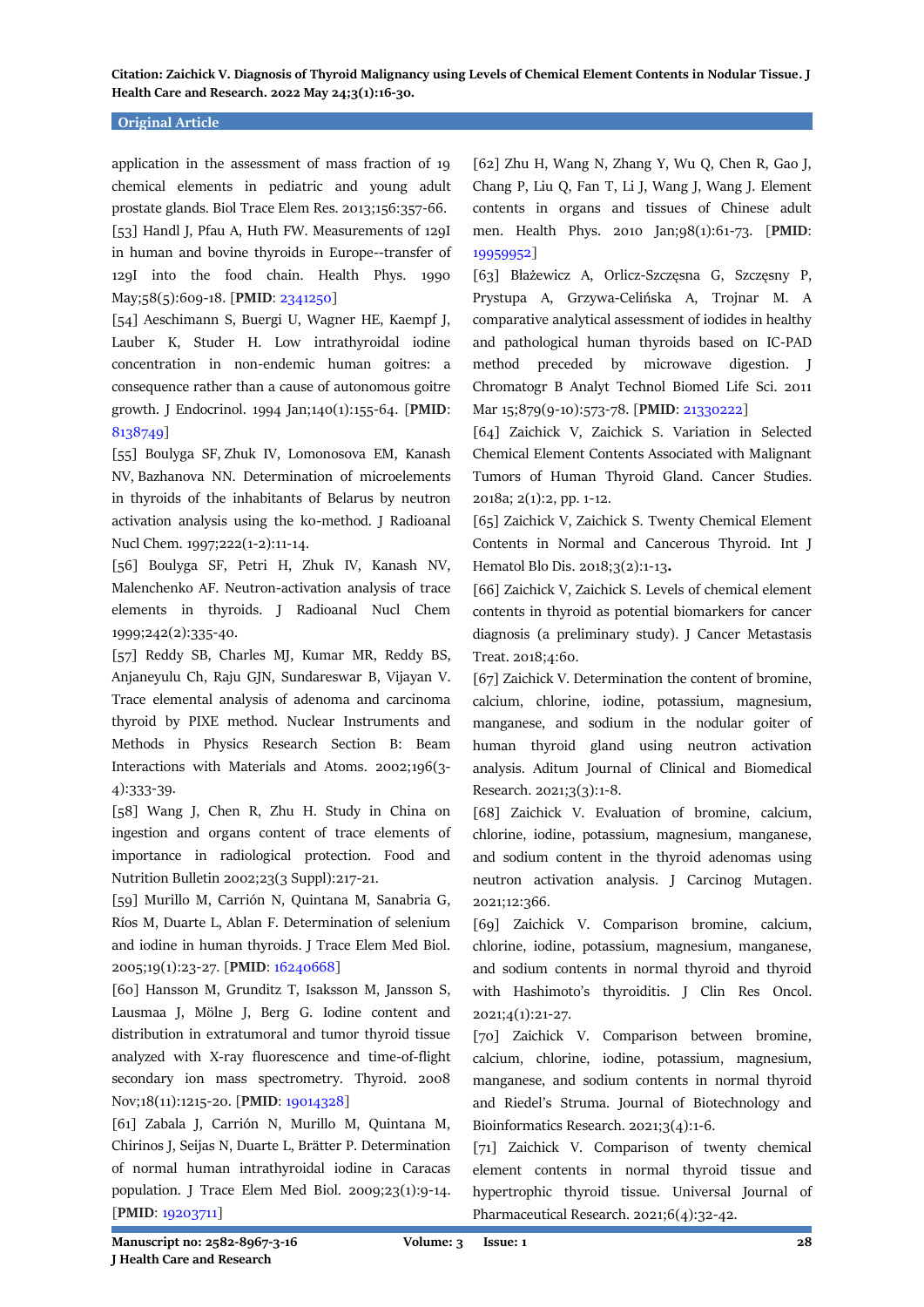#### **Original Article**

[72] Zaichick V. Evaluation of twenty chemical element contents in thyroid adenomas using neutron activation analysis and inductively coupled plasma atomic emission spectrometry**.** World Journal of Advanced Research and Reviews. 2021;11(03):242–57.

[73] Nishida M, Sakurai H, Tezuka U, Kawada J, Koyama M, Takada J. Alterations in manganese and iodide contents in human thyroid tumors; a correlation between the contents of essential trace elements and the states of malignancy. Clin Chim Acta. 1990 Feb 28;187(2):181-87. [**PMID**[: 2317935\]](https://pubmed.ncbi.nlm.nih.gov/2317935/)

[74] Bellisola G, Brätter P, Cinque G, Francia G, Galassini S, Gawlik D, Negretti de Brätter VE, Azzolina L. The TSH-dependent variation of the essential elements iodine, selenium and zinc within human thyroid tissues. J Trace Elem Med Biol. 1998 Nov;12(3):177-82. [**PMID**: [9857330\]](https://pubmed.ncbi.nlm.nih.gov/9857330/)

[75] Zaichick V. Determination of Twenty Chemical Element Contents in Normal and Goitrous Thyroid using X-Ray Fluorescent and Neutron Activation Analysis. World Journal of Advanced Research and Reviews. 2021;11(2):130–46.

[76] Zaichick V. Evaluation of Twenty Chemical Element Contents in Thyroid Adenomas using X-Ray Fluorescent and Neutron Activation Analysis. J Cell Mol Onco. 2021;1(3):007.

[77] Zaichick V. Evaluation of Twenty Chemical Elements in Thyroid with Hashimoto's thyroiditis using X-Ray Fluorescent and Neutron Activation Analysis. Journal of Medical Research and Health Sciences. 2021;2(10):1500−10.

[78] Zaichick V. Comparison of Nineteen Chemical Element Contents in Normal Thyroid and Thyroid with Riedel's Struma. Journal of Medical Research and Health Sciences. 2021;4(11):1529−38.

[79] Zaichick V. Content of Copper, Iron, Iodine, Rubidium, Strontium and Zinc in Thyroid Benign Nodules and Tissue adjacent to Nodules. International Journal of Medical and Public Health Research and Review. 2021;1(1):30-42.

[80] Zaichick V. Contents of Nineteen Chemical Elements in Thyroid Benign Nodules and Tissue adjacent to Nodules investigated using Neutron Activation Analysis and Inductively Coupled Plasma Atomic Emission Spectrometry. Research and Reviews on Healthcare: Open Access Journal. 2022;7(3):719-27.

[81] Zaichick V. Content of Copper, Iron, Iodine, Rubidium, Strontium and Zinc in Thyroid Malignant Nodules and Thyroid Tissue adjacent to Nodules. Journal of Clinical and Diagnostic Pathology. 2022;1(4):7-17.

[82] Zaichick V. Contents of Calcium, Chlorine, Iodine, Potassium, Magnesium, Manganese, and Sodium in Thyroid Malignant Nodules and Thyroid Tissue adjacent to Nodules. J Med Case Rep Rev. 2022;5(2):1068-78.

[83] Zaichick V. Content of Eleven Trace Elements in Thyroid Malignant Nodules and Thyroid Tissue adjacent to Nodules. Interventions in Gynaecology and Women Health Care. 2022;5(1):468-76.

[84] Zaichick V. Contents of Nineteen Chemical Elements in Thyroid Malignant Nodules and Thyroid Tissue adjacent to Nodules investigated using X-Ray Fluorescence and Neutron Activation Analysis. Journal of Medical Research and Health Sciences. 2022;5(1):1663-77.

[85] Zaichick V. Contents of Nineteen Chemical Elements in Thyroid Malignant Nodules and Thyroid Tissue adjacent to Nodules using Neutron Activation Analysis and Inductively Coupled Plasma Atomic Emission Spectrometry. Saudi Journal of Biomedical Research. 2022;7(1):45-56.

[86] Katoh Y, Sato T, Yamamoto Y. Determination of multielement concentrations in normal human organs from the Japanese. Biol Trace Elem Res. 2002 Winter;90(1-3):57-70. [**PMID**[: 12666826\]](https://pubmed.ncbi.nlm.nih.gov/12666826/)

[87] Schroeder HA, Tipton IH, Nason AP. Trace metals in man: strontium and barium. J Chronic Dis. 1972 Sep;25(9):491-17. [**PMID**[: 4647214\]](https://pubmed.ncbi.nlm.nih.gov/4647214/)

[88] Genes VS. Simple methods of cybernetic processing of medical diagnosis data. Biomed Eng (NY). 1968 May-Jun;2(3):129-33. [**PMID**: [5760823\]](https://pubmed.ncbi.nlm.nih.gov/5760823/)

[89] Zaichick V. Sampling, sample storage and preparation of biomaterials for INAA in clinical medicine, occupational and environmental health. In: Harmonization of Health-Related Environmental Measurements Using Nuclear and Isotopic Techniques. Vienna: IAEA; 1997. p.123-33.

[90] Zaichick V, Zaichick S. A search for losses of chemical elements during freeze-drying of biological materials. J Radioanal Nucl Chem. 1997;218(2):249-53.